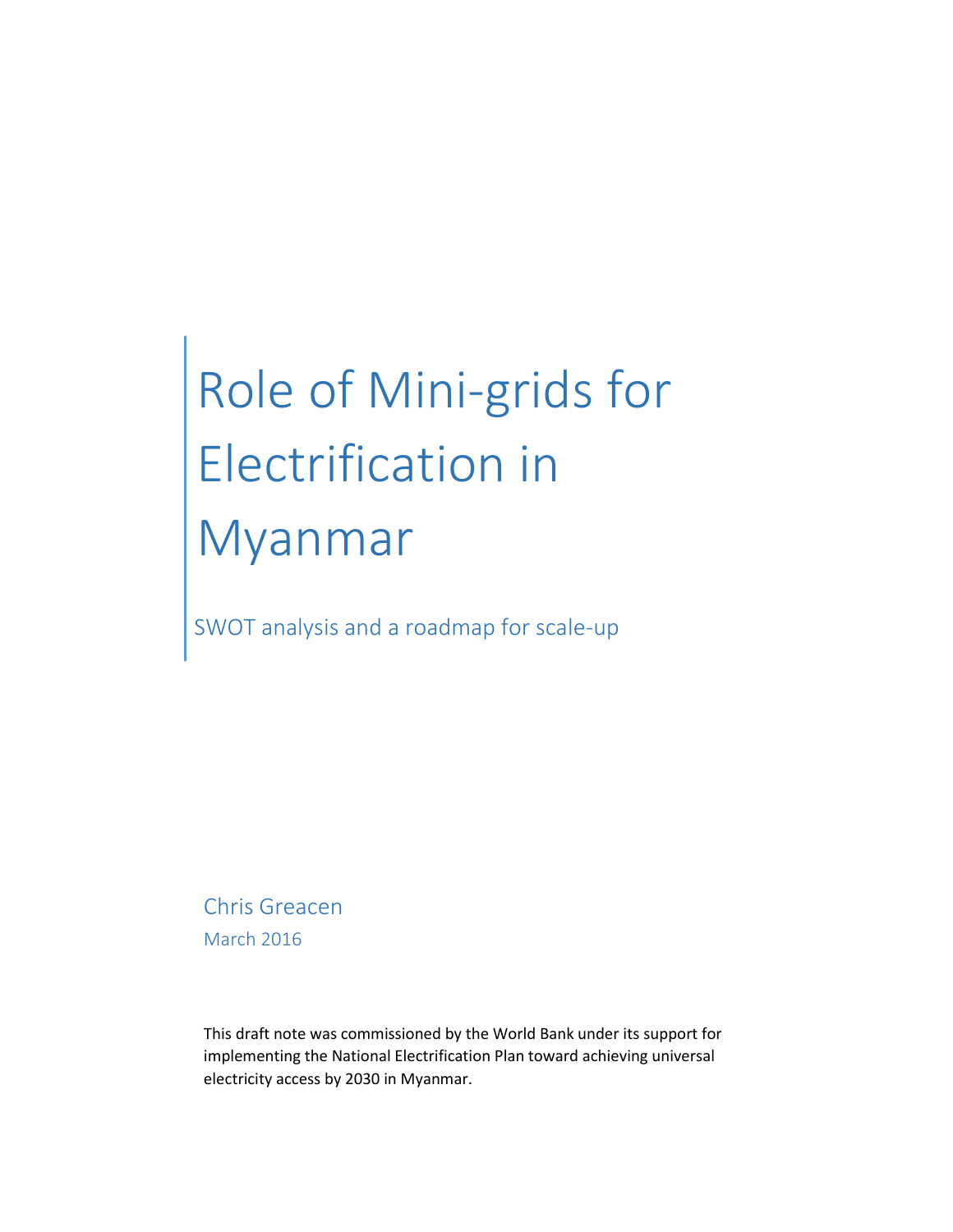# 1 Introduction

Myanmar's National Electrification Plan (NEP) aims to electrify 7.2 million households and achieve universal access to electricity by the year 2030. In the long run the extension of the Myanmar national electric grid will play a major role in meeting the 2030 target; by 2030, more than 95% of the population is expected to be connected to the national grid as a least-cost solution. In the medium term distributed electricity generation such as mini-grids and solar home systems (SHS) will play an important role in providing electricity to hundreds of thousands of households in areas that the grid will take many years to reach.<sup>i</sup>

Responsibility for implementing the off-grid component of the NEP is vested with the Department of Rural Development (DRD) under the Ministry of Agriculture, Livestock, and Irrigation. Within the off-grid component, case-by-case decisions will be made by the village residents, and project developers determining which households and villages will be served by community-scale mini-grids and which by household-scale SHS. The relative role of mini-grids vs. SHS depends on a number of factors including how fast mini-grid deployment can scale-up, the conditions under which mini-grids make sense compared to solar home systems, as well as the need to stretch limited resources (both time and money) for maximizing the level of quality services.

*What is the appropriate role of mini-grids in achieving Myanmar's national electrification objectives? What steps can be taken to help increase cost-effective deployment of mini-grids in Myanmar?* Following an overview of the current status of mini-grids in Myanmar, this note addresses the first question through a SWOT analysis of mini-grids vis-à-vis the objective of off-grid rural electrification. The second question is addressed in a "mini-grid roadmap" discussing key steps that government, developers, manufacturers, and financers should take to increase scale-up of mini-grids.

# 2 Current status of mini-grids in Myanmar

According to DRD data, out of 64, 000 villages in total, over 19,000 villages are considered by the DRD to have been electrified by off-grid means, through solar electricity, diesel generators, micro-hydropower, or biomass/biogas. Consistent with DRD data, the 2014 Myanmar census reports that 177,507 households used "private water mills" as primary source of lighting, while 1,013,149 households used generators (Table 1).<sup>ii</sup>

*Table 1: Off-grid electrification by generation type and main source of lighting. Source of village-level data: Department of Rural Development and Ministry of Livestock, Fisheries and Rural Development, "Rural Electricity Access" (MoLFRD & World Bank Off-Grid Electrification in Myanmar, Naypyitaw, Myanmar, January 28, 2015). Source of household data: 2014 Myanmar Census.*

| <b>Generation</b><br>type<br>(DRD data) | Number of<br>villages | Main source of<br>lighting<br>(2014 Census data) | <b>Number of households</b> |         |              |
|-----------------------------------------|-----------------------|--------------------------------------------------|-----------------------------|---------|--------------|
| Category                                |                       | Category                                         | <b>Rural</b>                | Urban   | <b>Total</b> |
| Generator                               | 13,088                | Generator (private)                              | 835,840                     | 177,309 | 1,013,149    |
| Mini-or micro-<br>hydropower            | 2426                  | Water mill (private)                             | 151,721                     | 25,786  | 177,507      |
| Biomass/gas                             | 1232                  |                                                  | N/A                         | N/A     | N/A          |
| Solar system                            | 2693                  | Solar system/energy                              | 902,431                     | 42,811  | 945,242      |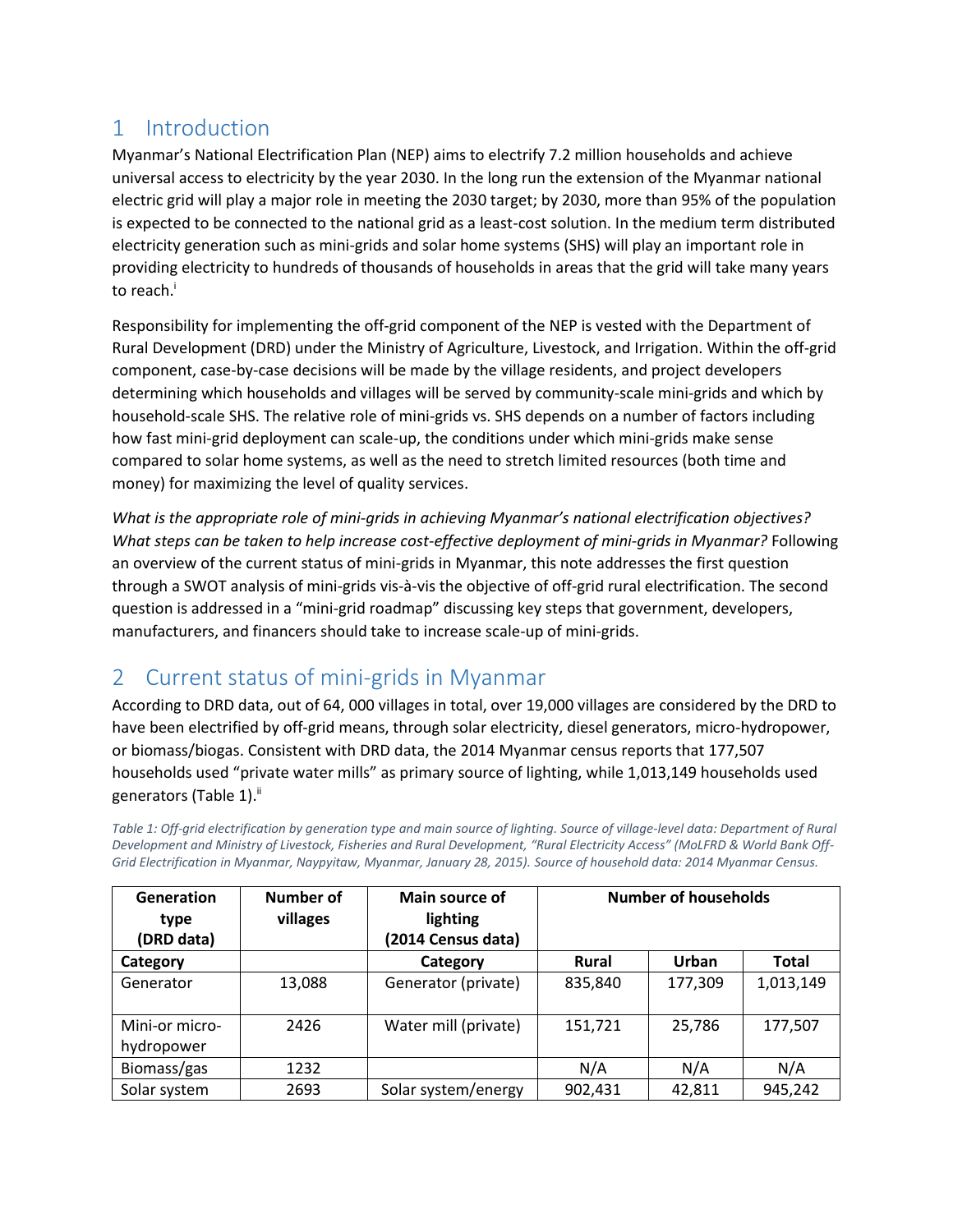| Total            | 19,439 | 1,889,992 | 245,906 | 2,135,898 |
|------------------|--------|-----------|---------|-----------|
| Total (not       | 16,746 | 987,561   | 203,095 | 1,190,656 |
| including solar) |        |           |         |           |

The exact numbers of mini-grids are not known, but an estimate can be made by considering that most, if not all, villages electrified by diesel, mini-hydropower, and biomass/gas are served by mini-grids that aggregate the loads of multiple customers.<sup>iii</sup> The "solar system" category refers overwhelmingly to household scale solar home systems (SHS) and are generally not mini-grids (though there are a few – dozens but not hundreds – of solar mini-grids). Thus the sum total of villages in the table, subtracting "solar systems" is a reasonable estimate: somewhat more than 16,000.

The most common mini-grid generation technology observed in Myanmar is diesel generators. Generators are often small (under 10 kVA), using Chinese-made agricultural diesel motors powering inexpensive single-phase or three-phase synchronous generators.<sup>iv</sup> Tariffs for diesel mini-grids vary considerably, and are often charged per light or appliance. For example, in 2015 the ADB found 2000 kyat/month (USD 1.82/month)<sup>v</sup> typical for a single 20 watt CFL lightbulb, and 5000 kyat/month (USD 4.55/month) for two lights and a TV.<sup>vi</sup> Equivalent per kWh tariffs are between 800 and over 1100 kyat/kWh (USD 0.73 to over 1 USD/kWh).

Hydropower mini-grids appear to be concentrated in Shan, Mandalay, and Sagaing states.<sup>vii</sup> Tariffs are typically lower than those charged by diesel-powered mini-grids. Reference tariffs range from 200 to 860 kyat/kWh (USD 0.18 to 0.78/kWh). Viii Biomass gasifiers are common in the delta region, powering mini-grids as well as rice mills, irrigation pumps, saw mills, oil pressing, and ice making.<sup>ix</sup> A reference tariff for biomass gasification mini-grids is 400 kyat/kWh (USD 0.36/kWh).<sup>x</sup>

Much less common at this point are solar mini-grids, either stand-alone or hybrid PV/diesel. Interviews with solar companies in Yangon as well as site visits and review of public documents suggest that there are dozens of solar mini-grids deployed so far, with dozens more in the pipeline.<sup>xi</sup> Most solar mini-grids have been heavily subsidized as pilot projects commissioned by NGOs or the DRD and have artificially low tariffs, if any.

Considering that the vast majority of Myanmar's mini-grids were built from scratch with no government support under conditions of acute materials shortages, Myanmar's mini-grid rural electrifiers have accomplished impressive feats. Some mini-grid distribution systems in Myanmar are built with high quality concrete poles and wires built to national grid standards. However, many are informal networks of wires strung on untreated wooden or bamboo poles or trees. Thin wires and poor splices have considerable line loss. They can also be dangerous and failure prone: poles rot and fall over, thin wires break easily, and poor splices corrode and fail.

The generators (diesel, micro-hydro, biomass) that energize Myanmar mini-grids are often inefficient, failure-prone, and unsafe. For example, manufacturers of micro-hydropower equipment often lack the tooling and designs to build high-efficiency, long-lived turbines. Micro-hydro mini-grids are generally built without electronic load controllers (ELCs) leading to wide variations in frequency and voltage. Many diesel generators use engines that are inefficient and have poor pollution performance. Synchronous generators attached to these prime movers often lack automatic voltage regulators (AVRs) and thus are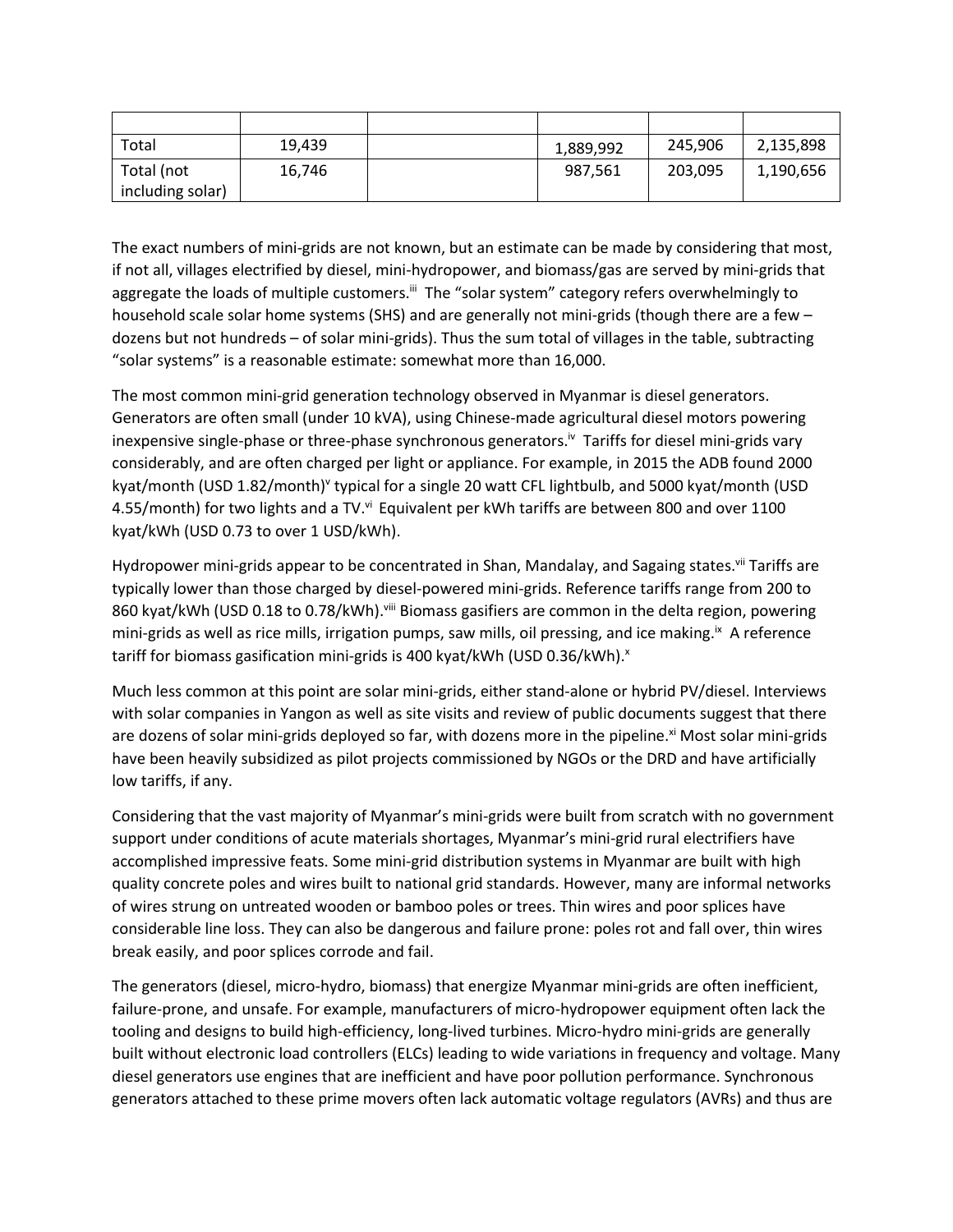unable to ensure steady voltages in the face of loads with changing power factor. Biomass gasifiers in Myanmar often have considerable air and water pollution problems. The one solar mini-grid visited by the author had challenges with battery and inverter failures.

More detailed research is needed on the costs, sizes, geographic locations, status, reliability, dominant failure modes, pathways for repair, and supply chains of mini-grids of various technologies. Findings from this future research should be incorporated into evolving NEP targets and strategies to meet these targets.

As the following SWOT analysis (section 3) shows, the deficiencies described above are not inherent in the technologies themselves, and there are significant cost-effective opportunities to improve quality and scale under the off-grid component of the NEP. Section 4 discusses specific tasks to achieve minigrid scale up.

# 3 SWOT analysis

A SWOT analysis is an evaluation of strengths, weaknesses, opportunities and threats. The analysis groups key pieces of information into two main categories:

- 1. internal factors the *strengths* and *weaknesses* internal to the technology and its characteristics
- 2. external factors the *opportunities* and *threats* presented by the environment external to minigrids (markets, regulation, competing technologies).

Table 2 below summarizes the SWOT of mini-grids in Myanmar.

| Table 2: Myanmar mini-grid SWOT analysis summary. |  |  |  |  |
|---------------------------------------------------|--|--|--|--|
|---------------------------------------------------|--|--|--|--|

|          | <b>Positive (Favoring mini-grids)</b>                                                                                                                                                                                                                                                                               | <b>Negative (Not favoring mini-grids)</b>                                                                                                                    |  |
|----------|---------------------------------------------------------------------------------------------------------------------------------------------------------------------------------------------------------------------------------------------------------------------------------------------------------------------|--------------------------------------------------------------------------------------------------------------------------------------------------------------|--|
| Internal | <b>Strengths</b><br>Internationally: technology can be robust if<br>well-engineered<br>Favorable costs<br>$\bullet$<br>Allows for productive uses<br>$\bullet$<br>Enables local employment<br>$\bullet$                                                                                                             | <b>Weaknesses</b><br>Shared resource challenges<br>Lack of sustainability in some<br>projects point to persistent<br>technical and governance<br>weak points |  |
|          | Can grow with increasing demand<br>$\bullet$<br>Hedge against volatile diesel prices<br>٠<br>Can integrate with grid when it arrives<br>$\bullet$<br>Foster collaboration and social cohesion at the<br>$\bullet$<br>community level through project planning,<br>construction, operation and maintenance           | Requires customization for<br>each village<br>Lack of project pipelines                                                                                      |  |
| External | <b>Opportunities</b><br>Renewable resources potentials<br>Prices dropping (especially PV)<br>Many existing diesel mini-grids in Myanmar<br>$\bullet$<br>Experience with micro-hydro and biomass mini-<br>$\bullet$<br>grids by local firms<br>Private sector participation<br>$\bullet$<br>Investment opportunities | <b>Threats</b><br>Regulatory framework<br>missing<br>Financing not available<br>Lack of collaterals or<br>$\bullet$<br>provision of credit<br>guarantees     |  |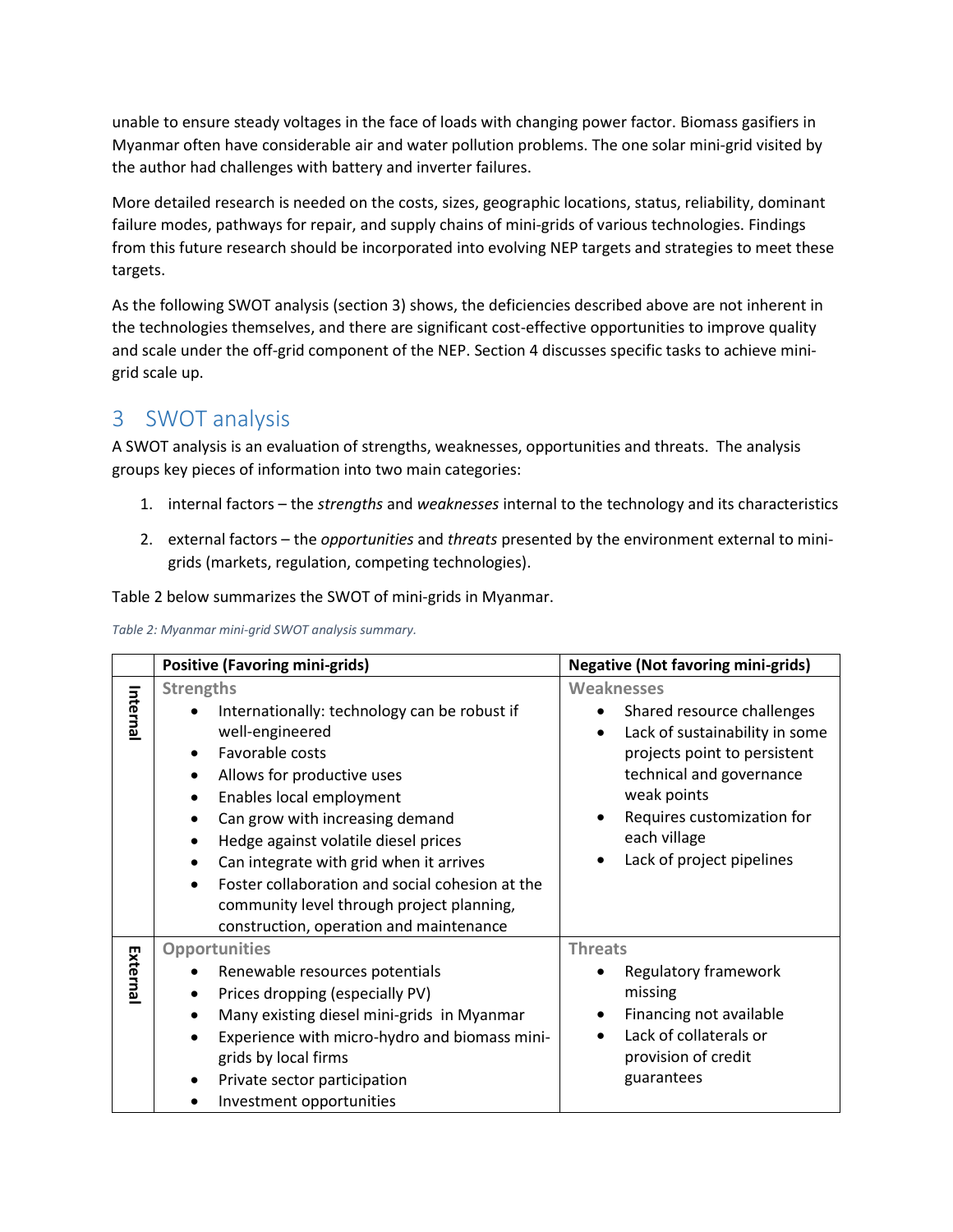#### 3.1 Strengths

#### 3.1.1 Robust, yet maturing technology

Generation technologies used in mini-grids span a range of maturities from fully mature (e.g. diesel generation, mini-hydropower) to technologies that are still maturing (biomass gasification). There is good international experience constructing and operating mini-grids that reliably provide electricity – if well-built and well-maintained – for decades. Many of the component technologies (solar panels, inverters, diesel generators) are mature and manufactured/deployed at large scales. For example, solar panels mass-produced and used in grid-connected solar farms are perfectly suitable for mini-grids. Micro-hydro generators have been in use for over a century even if their deployment has not reached scales found with PV or diesel.

In addition to hardware, mini-grid technologies and practices regarding resource assessment, economics and business plan development, system/network design, operation and maintenance, and environmental and social sustainability have been developed, adapted, and tested in many contexts. Together with mini-grid hardware these constitute a complex socio-technical package. Success is certainly not guaranteed – developers need to pay attention to many variables. But examples of longterm success are not rare, especially if there is a strong market for the services the mini-grid provides.

Recent technology mini-grid improvements include radical price decreases in solar panels, new electricity storage options (lithium-ion batteries, flow batteries), improved controls, more efficient enduse equipment, and improved metering and billing technologies. Increases in the cycle life of batteries significantly improve the economics of solar mini-grids. An increasing variety of new billing solutions incorporate "pay as you go" (PAYG) metering using money transfers on cell phones or pre-paid cards. These technologies substantially reduce expenses with bill collection that has been a challenge with rural mini-grids. Remote monitoring using cell phone networks reduces O&M costs, repair costs, and down time by allowing problems to be diagnosed and repaired early by technicians before they result in failure.

#### 3.1.2 Favorable costs for small communities far from grid

Mini-grids have favorable costs for remote communities with households that use relatively small amounts of electricity. The *Myanmar National Electrification Plan (NEP): Least-Cost Geospatial Electrification Planning Resultsxii* (henceforth referred to as *Geospatial Plan*) observes that "throughout the country, approximately 300,000 households, with a total population of perhaps  $1.5 - 1.7$  million (3-4% of the population) reside in communities which, due to sparse and remote settlement patterns, are estimated to cost more than USD 1,200 per household for grid connection." It is noteworthy that these cost estimates exclude per-household transmission and generation costs. If these households use 1000 kWh per year (as assumed in the base case of the *Geospatial Plan*) then the levelized cost of energy delivered to these households is at least 19 US cents per kWh.<sup>xiii</sup> If demand is only 250 kWh per year (an amount more than three times the design output of a "medium size" SHS under the NEP) then levelized cost of electricity from the grid is at least 38 US cents per kWh.

A World Bank-commissioned scoping study (Kumara, 2015) of six existing micro-hydropower projects in Myanmar found levelized cost of energy delivered to consumers to range from US 17 cents to US 67 cents per kWh (220 to 860 kyat/kWh)**. xiv** Kumara estimated that LCOE could be reduced by 20% to 50%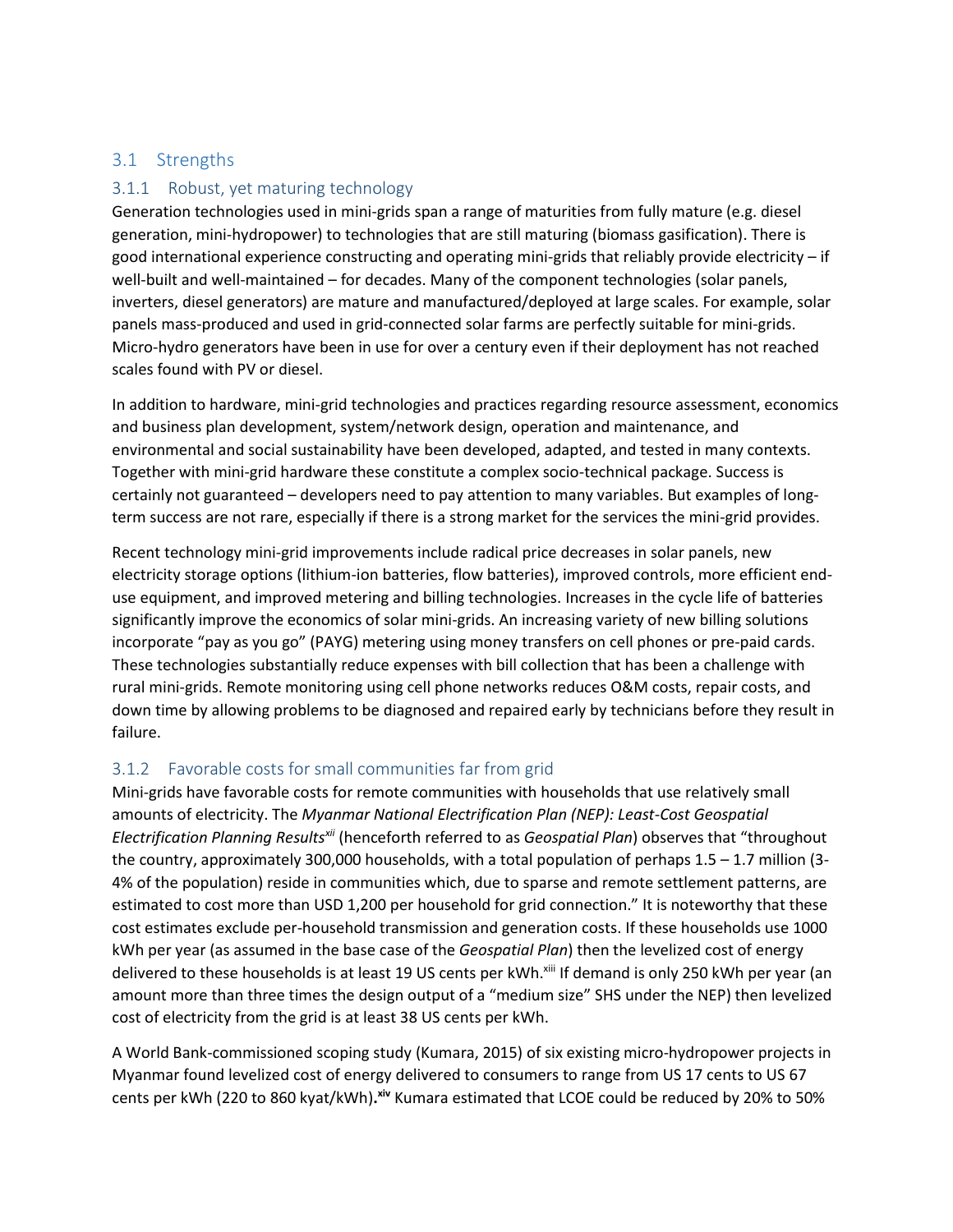by using improved technology which, while more expensive, performs significantly better increasing power output and reducing maintenance costs. However, it is possible that in some cases desired improvements to quality and reliability improvements may increase LCOE. In light of these uncertainties, it is worthwhile to consider costs of micro-hydropower plants built to desired standards outside Myanmar's borders. Nepal is a country with more challenging transport and access issues, similarly endowed with hydropower sites, but with a more developed micro-hydropower industry. As such, it serves as a conservative proxy for costs that could be expected after initial scale-up. A World Bank-commissioned study (Yamashita et al., 2015) of micro-hydropower mini-grids in Nepal built in 2012-3 found levelized costs averaged US 22.5 cents (for a 20 kW plant) to US 25.3 cents (for a 100 kW plant) per kWh.xv Per-household average costs of Nepali hydropower projects analyzed in this study ranged from USD 428 to 586 including distribution systems.<sup>xvi</sup>

Biomass gasification retail tariffs in Myanmar range from 40 to 60 cents per kWh.<sup>xvii</sup> Assuming an average tariff of 50 cents per kWh and a profit margin of 10%, levelized cost of delivered energy is estimated at 45 cents per kWh. A medium-size solar home system<sup>xviii</sup> under the NEP has an estimated initial capital cost of USD 380 and a levelized cost of energy of over 3 USD per kWh.

Levelized costs and initial capital costs of these rural electrification options are shown below in [Figure 1.](#page-6-0) Biomass, diesel, and solar mini-grids have higher levelized cost of energy than grid extension unless consumption remains low (e.g. 400 Wh per day). As noted in the *Geospatial Plan*, even these are appropriate to build in rural areas since the generation assets are moveable and mini-grids can provide interim power while waiting for the grid to arrive. For mini-grids that provide small amounts of power per household in areas unlikely to receive electricity from the main grid, light-weight distribution systems with low-cost wiring are probably favorable. For mini-grids that provide grid-similar levels of electricity per household and projects in areas expected to receive the grid soon it probably makes more sense to build to distribution networks to the same standards that the main grid uses so that the investment in the mini-grid distribution system can be further used to distribute electricity when energized by the grid.

Micro-hydro powered mini-grids have favorable initial capital costs and favorable levelized energy costs in cases where consumption levels are relatively low (e.g. 700 Wh per day) even if grid-extension costs are low or moderate (e.g. well below average NEP phase 1 grid extension costs of US 700 per householdxix) suggesting a substantial role for these mini-grids *instead of* grid extension, rather than *until* the grid arrives. More analysis is warranted to explore the conditions under which micro-hydro powered mini-grids are the favorable long-term solution especially in cases in which average consumption is closer to the 2470 Wh per day (1000 kWh/yr) assumed in the *Geospatial Plan*.

These findings extend, but are not contradictory with, the findings of the *Geospatial Plan* which modeled all mini-grids as diesel-powered. The document noted that "… the results of this modeling work should not be seen as precluding other system types, but rather as setting a cost maximum. If other, lower cost renewable or hybrid options exist, they will likely reduce the long-run cost of mini-grid systems, and can be implemented on a local basis." xx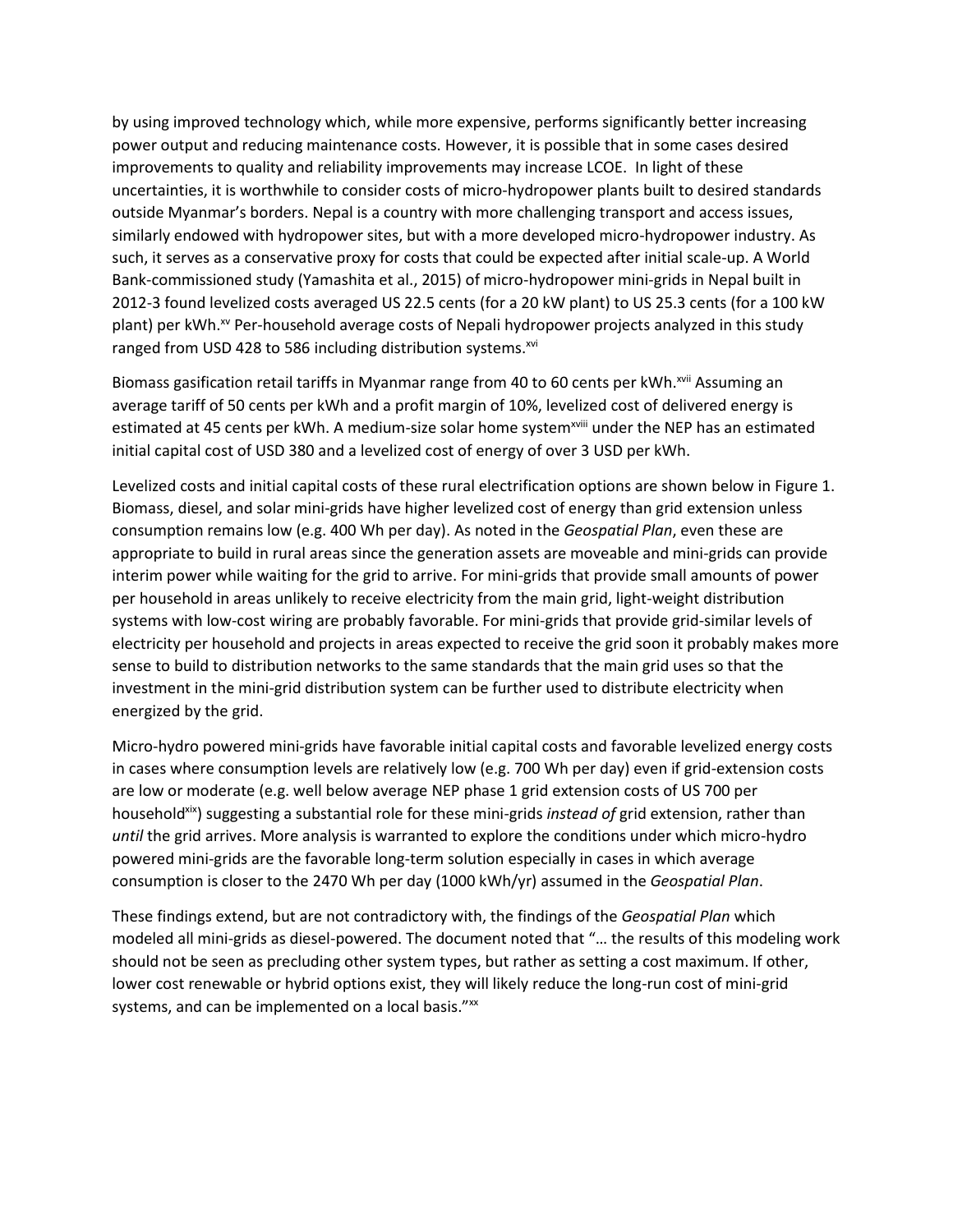

<span id="page-6-0"></span>*Figure 1: Indicative Initial capital cost per household (x-axis) vs. indicative levelized cost of delivered energy (y-axis) for Myanmar electrification options including SHS, mini-grids (hydro, diesel and solar), and grid extension. Mini-grid costs are based on published data for existing projects with signed contracts. Grid extension costs based from the Geospatial Masterplan. The area of each circle represents the amount of electricity per day. The left-hand circled grouping comprises micro-hydro, diesel, solar, and biomass mini-grids, whereas the right-hand circled grouping is grid extension costs. The point outside of the circles is a medium sized SHS. Labels indicate the country of origin of the data (Myanmar or Nepal), whether the cost estimate represents a low-cost end of the cost spectrum (low\$) or high end (high\$), and the assumed average daily household energy consumption. The spreadsheet used to generate this data, together with referenced sources, is available at: www.tiny.cc/mmminigridcosts.*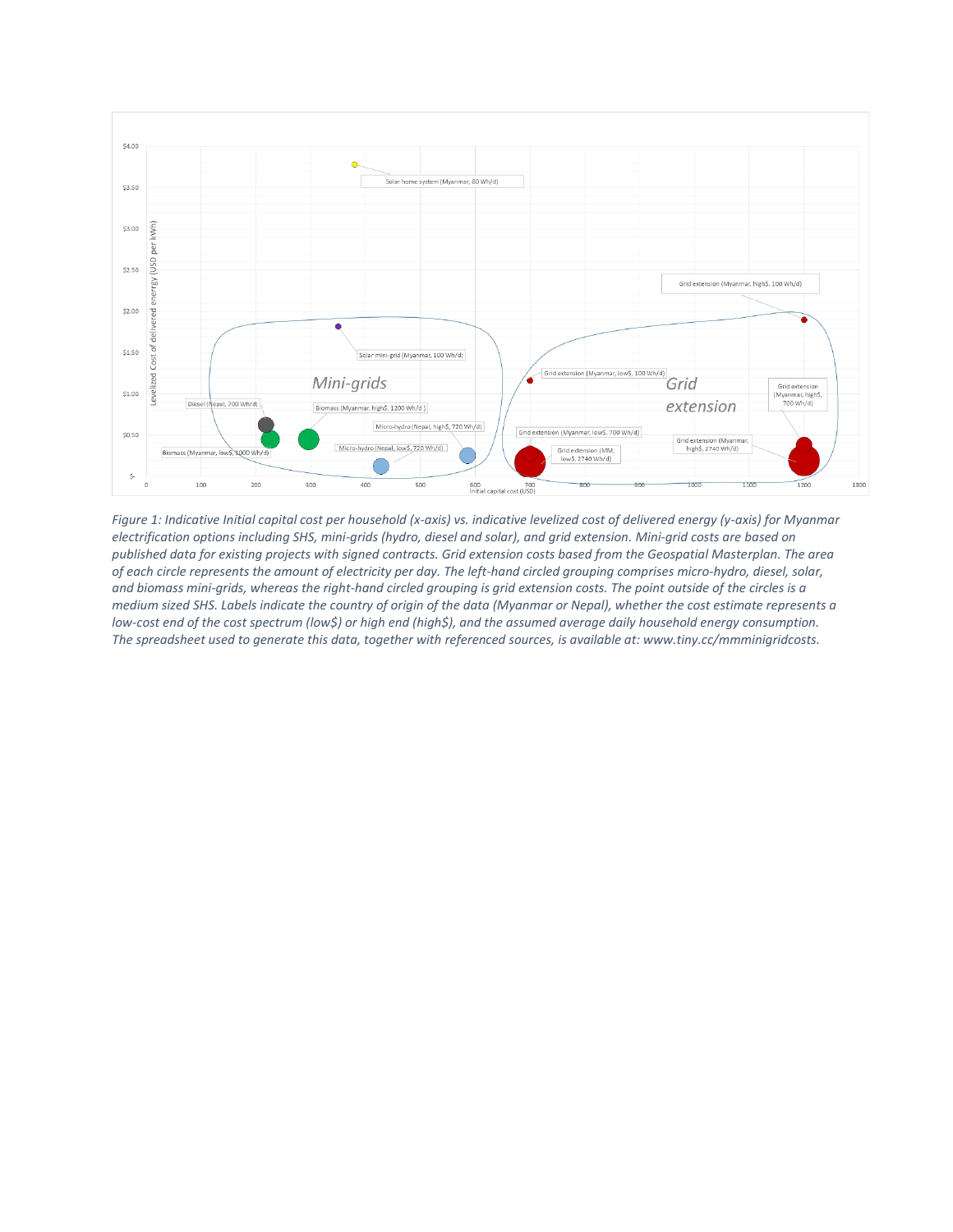#### 3.1.3 Productive uses & local economy

Besides powering standard residential loads such as lighting, cell phone charging, and entertainment electronics (which SHS can also do), mini-grids can spur local economic growth through energizing larger productive use loads such as refrigeration, water pumping, saws, and agricultural processing such as rice mills or corn shelling. Keep in mind a couple of caveats. First: local economic growth requires much more than just availability of electricity. For example, access to transportation, nearby markets, and communication are necessary. Second, many of these needs can also be met with dedicated diesel motors or diesel generators used when needed. Dedicated stand-alone solar water pumping and solarpowered agro-industrial processing equipment are also available and affordable, displacing the need for mini-grids in some cases.<sup>xxi</sup>

Mini-grids provide direct employment for local populations, both during the construction phase as well as ongoing employment for one or more local powerhouse operators and electricity sales agents. Renewable energy mini-grids also help the local economy by insulating rural communities from price shocks when diesel fuel prices rise and providing new markets for agricultural residues (in the case of biomass).

### 3.1.4 Can grow with increasing demand and integrate with grid when it arrives

In many cases, mini-grid generation technology can start out small, and new equipment can be added as village loads grow. For example, a mini-grid may add solar panels, wind turbines, larger diesels, or (in some cases) additional batteries or micro-hydropower generators<sup>xxii</sup>, expanding as the community's demand for electricity increases.

If built to sufficiently high standards, metering, household service drops, and the local distribution network used in a mini-grid can be connected to the main grid when it arrives. It is also technically possible for the mini-grid's generator (hydro turbine, solar panels, etc.) to connect and sell electricity back to the national utility. In both cases, regulatory rules will need to be developed to address the details of these transitions.

## 3.1.5 Foster collaboration and social cohesion at the community level through project planning, construction, operation and maintenance

Gaining access to electric services (and for this matter, infrastructure services in general) is a uniting force in many of the rural areas in Myanmar as the community recognizes its public benefits. It is common practice in Myanmar that Village Electrification Committee or Village Development Support Committee consisting of representatives of local residents, elders, and sometimes township officers/village administrators are formed and responsible for mobilizing financing and sourcing technical assistance support needed for grid extension projects. As discussed earlier, local communities are also responsible for hundreds of community mini-grid projects in place, including project planning, construction, operation and maintenance. Myanmar Peace Center has been promoting electrification as part of its peace-building mandate in conflict areas which are often off-limit to other programs or initiatives.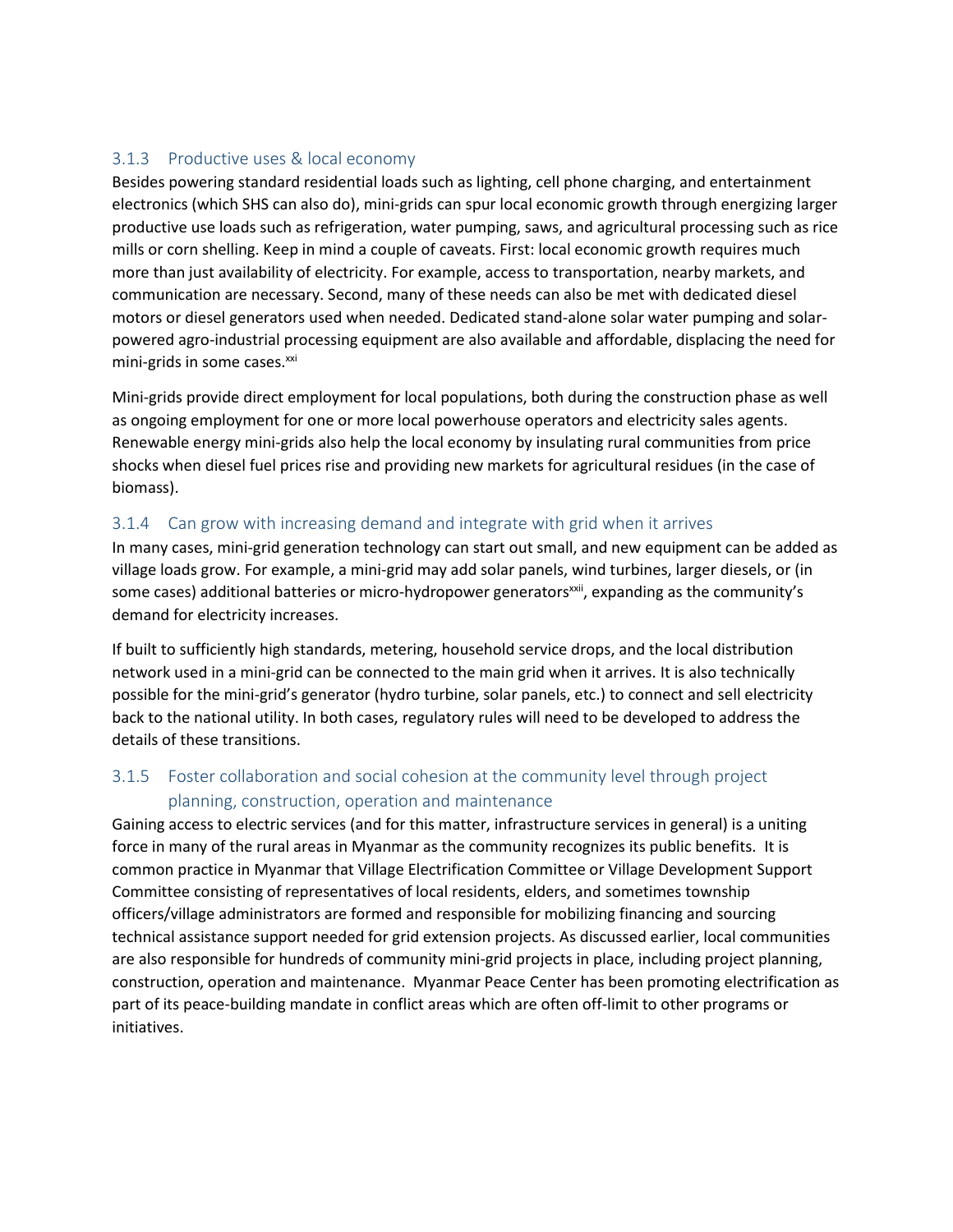#### 3.2 Weaknesses

#### 3.2.1 Shared resource challenges

Renewable energy mini-grids, by their very nature, share a limited resource among a number of different users. In practice it can be difficult to prevent one household from using more than their share, impacting the ability of the system to provide electricity to others.<sup>xxiii</sup> In the case of mini-grids with lead acid batteries, collective overconsumption can harm the batteries.<sup>xxiv</sup>

For village mini-grids to be successful, each village needs to follow rules for sharing power, especially during times of shortages. Current-limiting devices and metering can help ensure that excessive consumption by a few does not deprive the rest of the community of electricity.

In addition, in the case of hydropower, use of water may need to be coordinated in space and time with agricultural uses. Biomass power plants use feedstock that many have competing uses as fertilizer, household cooking fuel, or industrial fuel.

#### 3.2.2 Requires customization for each village

Villages come in different sizes, require different amounts of electricity, and have different renewable energy resources. For these reasons, mini-grids (especially micro-hydropowered minigrids) generally need to be customized for each

*The customized attention required to develop mini-grids is likely to be the single largest bottleneck to mini-grid deployment in Myanmar.*

village. This requires trained design engineers or technicians. Moreover, each mini-grid requires a local organization to operate and maintain the equipment, and collect tariffs. Minigrids' requirements for customization and local attention are particular challenges for the DRD, which is a new ministry with many responsibilities and tight timelines to meet NEP targets. Engineers with expertise in renewable energy are in high demand. In practice, the customized attention required to develop mini-grids is likely to be the single largest bottleneck to mini-grid deployment in Myanmar. SHS, by contrast, can be more easily deployed in large numbers, with identical kits installed in each house by technicians with basic training. The mini-grid roadmap works to address this through a process of capacity building and learning-by-doing to ramp up necessary skills.

#### 3.3 Opportunities

#### 3.3.1 Prices dropping (especially PV)

IRENA reported in September 2014 that prices for solar panels have dropped 80% since 2008<sup>xxv</sup>, and the US Department of Energy expects prices to drop further in the coming years.<sup>xxvi</sup> As solar panels drop in price, solar powered mini-grids will be competitive in more villages compared to grid-extension and diesel generation. The prices of electronic balance of system (BOS) components such as controllers, inverters, and PAYG metering are also dropping. Mini-grid scale hydropower and biomass technologies do not benefit from the same degree of semi-conductor industry automation and economies of scale that solar enjoys, and are not dropping as quickly, but are benefitting from overall lower costs of electronic control systems and metering. Micro-hydropower costs vary considerably from site to site, and have strong dependence on the price of materials such as steel pipes and concrete as well as labor.

Lead acid battery storage costs have risen in step with increasing lead prices (four-fold increase in price of lead since 2003).<sup>xxvii</sup> Competing battery storage technologies such as lithium-ion and flow batteries have been falling in price. Compared to lead-acid batteries, advanced battery technologies have higher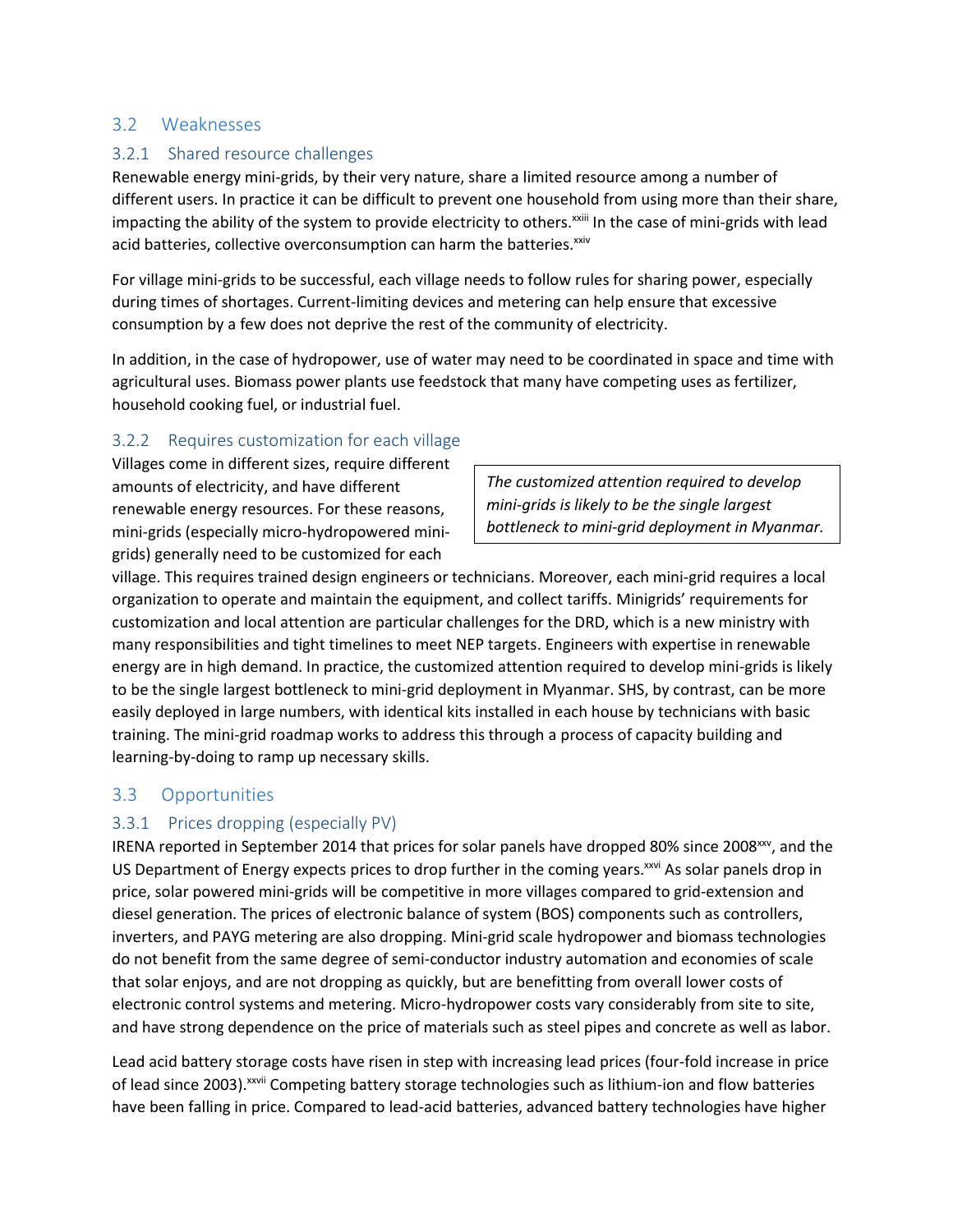upfront cost and higher cycle life -- so that in certain mini-grid applications where low-cost finance is available they may be favorable. Thus far, lithium-ion and flow batteries have not been used in minigrids in Myanmar.

#### 3.3.2 Many existing mini-grids in Myanmar

Communities and local private companies in Myanmar have developed considerable experience with mini-grids. While some are old and operating at low levels of efficiency, many of these sites can be refurbished to use modern, efficient, reliable equipment for considerably less cost than building greenfield projects. With low-cost financing, most mini-grids powered only by a diesel generator can probably be profitably hybridized to include solar panels and/or battery storage, reducing the amount of diesel fuel consumed.

Much of Myanmar's experience in mini-grid deployment and operations has been gained the hard way – through trial and error. The experience of grassroots mini-grid practitioners provides a strong foundation upon which the NEP Off-grid component and other donor efforts can build, helping them adopt better (more cost-effective, efficient, more robust, safe) technologies and scale up deployment.

## 3.3.3 Technical assistance available

Development partners active in Myanmar, including Germany's GIZ, UK's DFID, Swedish SIDA, and the IFC have experience with renewable energy mini-grids. Countries in the region including Nepal, Sri Lanka, Indonesia, India, and the Philippines have considerable experience with renewable energy minigrids. Development partners in these countries involved in mini-grids have begun sharing expertise with Myanmar in international forums in Myanmar and neighboring countries. *xxviii* At these forums and elsewhere, mini-grid experts have expressed interest in offering more extensive assistance to Myanmar.

## 3.4 Threats

#### 3.4.1 Regulatory framework missing

A regulatory framework that addresses mini-grids is necessary to provide developers and investors the certainty that they need to build these projects, and to provide assurances to the public that mini-grids will provide reliable power at affordable prices. Components of the needed regulatory framework are described in section 4 below and include safety, quality of service, and tariffs. Until a utilities regulatory authority is established, components of this regulatory framework such as provisions allowing for interconnection of mini-grid distribution networks to the main grid and bulk purchase of electricity should be adopted by the DRD and the Ministry of Electricity and Energy (MOEE). Basic registration functions such as registration of micro-hydropower project sites to avoid competition of water resources can be accomplished through local DRD offices.

#### 3.4.2 Uncertainty concerning grid expansion

Under the NEP, the national grid is expanding quickly in some areas, but others will not receive grid electricity for 15 years, if ever. Mini-grid developers will hesitate to invest if they suspect the national grid is arriving soon. To ensure that investment in mini-grids is made in the right places and not made in the wrong places, NEP maps must be updated to reflect the best, most recent estimates. These maps should be made available to stakeholders including mini-grid developers and village decision-makers.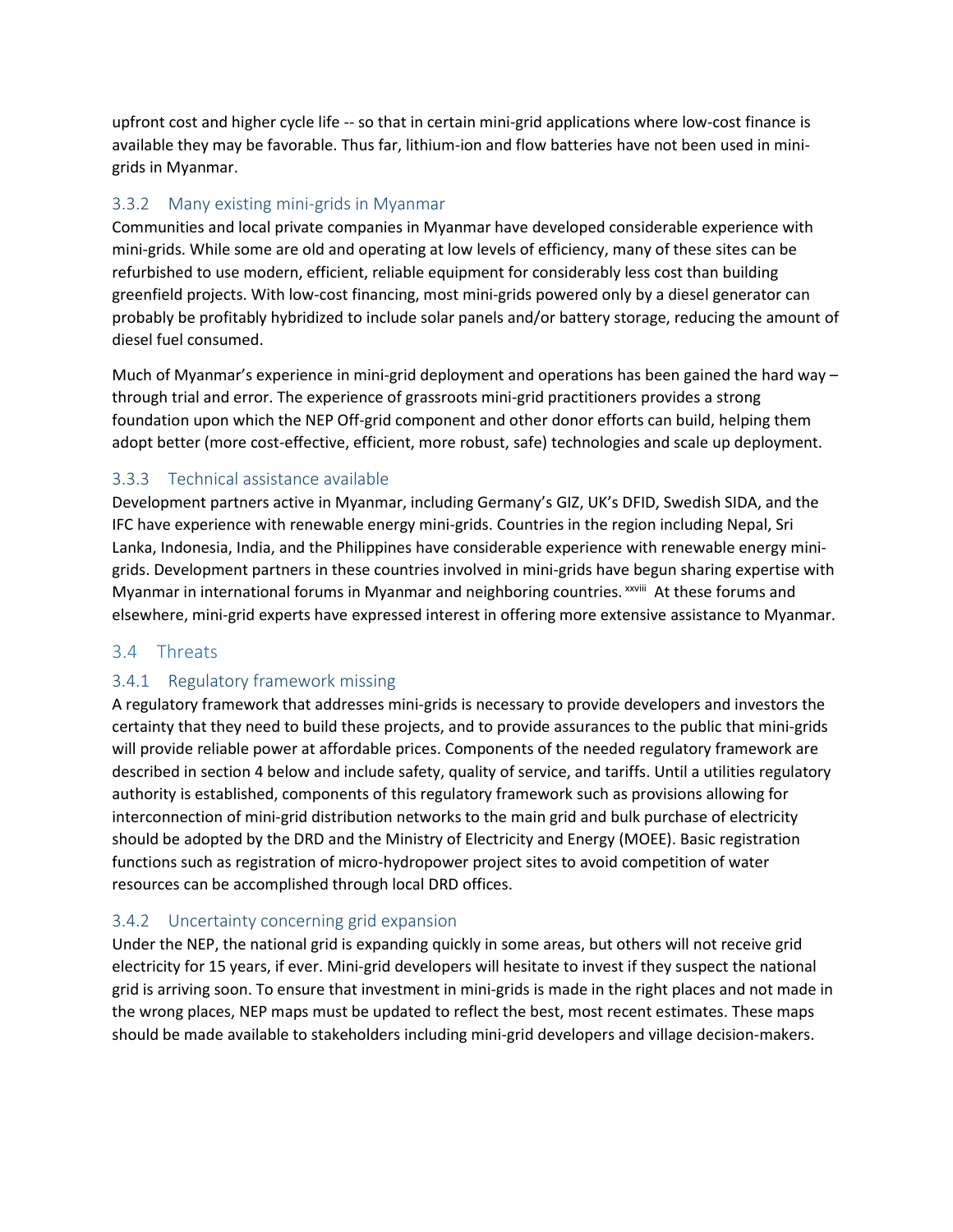#### 3.4.3 Financing is not available or with very unattractive terms

Many mini-grid developers find it very difficult to get loans. Where they can get loans, they have short tenors (e.g. 1 year) and very high interest rates (40% or higher). With these terms it is nearly impossible to finance mini-grids that charge affordable tariffs. A consequence of high cost financing is that the private sector has built lower cost, less robust and less reliable mini-grids.

More generally, the financial sector is Myanmar is under-developed and local capital markets which provide securitized long-term capital for infrastructure is non-existent.

## 4 A roadmap for the mini-grid scale-up

The *Geospatial Plan* and the Project Advisory Document prescribe a significant role for mini-grids and other off-grid solutions in providing interim electrification until the main grid arrives, focusing on the more than 1 million households in villages which are unlikely to connect to the grid in the next 10 or more years.<sup>xxix</sup> Cost data reported in section 3.1.2 above further suggests an expanded role for microhydro mini-grids as a long-term electrification solution where sites are favorable.

The goal of a mini-grids roadmap is to scale up mini-grid deployment so that mini-grid investments are made where and when they make sense. Scale up of mini-grids requires simultaneous efforts by the government (especially the DRD, but also MOEE, Ministry of Education (formerly Ministry of Science and Technology (MOST)) and the Ministry of Industry (MOI)), manufacturers, developers, banks, and regulatory authority (when it is created).

Key requirements for a foundation upon which this growth can occur are: studies to better understand the mini-grid opportunities in Myanmar, the development of a regulatory framework that reduces risk to mini-grid developers while ensuring quality, reforms that improve access to finance, the adoption of planning practices that coordinate expansion of the main grid with mini-grid deployment and solar home systems, and capacity building for a variety of actors coupled with a robust process of learning-bydoing. DRD has a principal role to play in leading the off-grid program, managing the NEP budget, and ensuring that funds are well-spent creating a pipeline of efficient and cost-effective mini-grids. The MOEE has important roles to play in regulation (especially once the regulatory authority is created) and in implementing a planning process that coordinates grid expansion with off-grid investment and makes updated grid expansion plans available to mini-grid developers so that they can make informed judgements about where and whether to invest. The MOE has roles to play in capacity building, drawing on its existing renewable energy training roles and connections with Myanmar universities and vocational schools. The MOI is responsible for electrical safety and has responsibilities to develop safety codes for Myanmar mini-grids and provide for inspections.

Short-term, medium-term, and long-term goals for scale-up are shown below in Table 3. Detailed actions for the scale-up plan are discussed in Table 4.

| Timeframe          | Goals |                                                                            |
|--------------------|-------|----------------------------------------------------------------------------|
| Short-term: stock- |       | 1. Determine status and location of (at least a representative portion of) |
| taking and pilot   |       | present mini-grids. Determine broad understanding of challenges and        |
| $(1$ year)         |       | technical improvement potential.                                           |

*Table 3: Mini-grid roadmap short-term, medium term, and long-term goals.*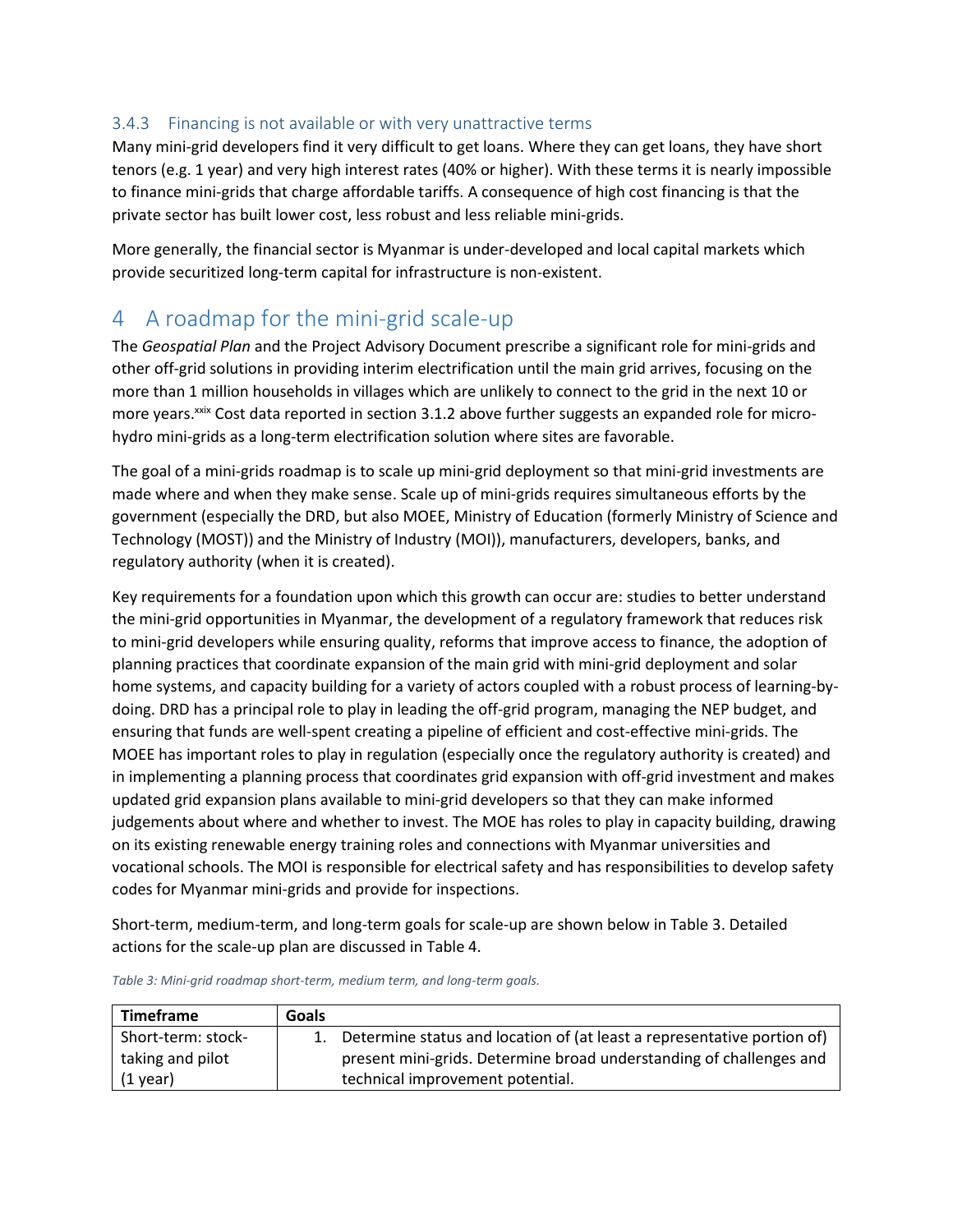|                       | 2. | Develop a model contract for use with pilot projects as a precursor to    |
|-----------------------|----|---------------------------------------------------------------------------|
|                       |    | a regulatory framework.                                                   |
|                       | 3. | Harmonize mini-grid deployment with grid-expansion and SHS plans          |
|                       |    | with to maximize efficient use of resources. At a minimum this means      |
|                       |    | making updated grid expansion plans available to mini-grid                |
|                       |    | developers, as well as coordinating deployment of SHS and mini-grids      |
|                       |    | to prevent duplication.                                                   |
|                       | 4. | Initial capacity building for DRD, manufacturers, developers              |
|                       | 5. | Establish understanding between MOEE & DRD regarding connecting           |
|                       |    | distribution system to main grid when it arrives.                         |
|                       | 6. | Initiate 2-5 pilot mini-grid projects (combination of greenfield and      |
|                       |    | refurbished) aiming to serve 500 households - installed by private        |
|                       |    | sector, operating with viable business plans.                             |
| Medium-term:          | 1. | Triple mini-grid pipeline each year in years 2 and 3 so that the pipeline |
| Pipeline building and |    | adds 5000 households in year 3.                                           |
| enabling policy and   |    | 2. Cost benchmarking study, standardization of components, economic       |
| regulations (3 years) |    | benefit/cost study                                                        |
|                       | 3. | Regulatory framework in place for mini-grids and grid-connected           |
|                       |    | small power producers                                                     |
|                       | 4. | Financial institutions provide favorable credit for mini-grids            |
| Long-term: full       | 1. | Ramp up mini-grid pipeline meeting NEP target of approximately            |
| scale-up              |    | 15,000 households per year by year 5.                                     |
| (5 years)             | 2. | Ongoing capacity building as needed.                                      |
|                       | 3. | Program review and incorporate lessons.                                   |

*Table 4: Mini-grid roadmap actions and timeframe*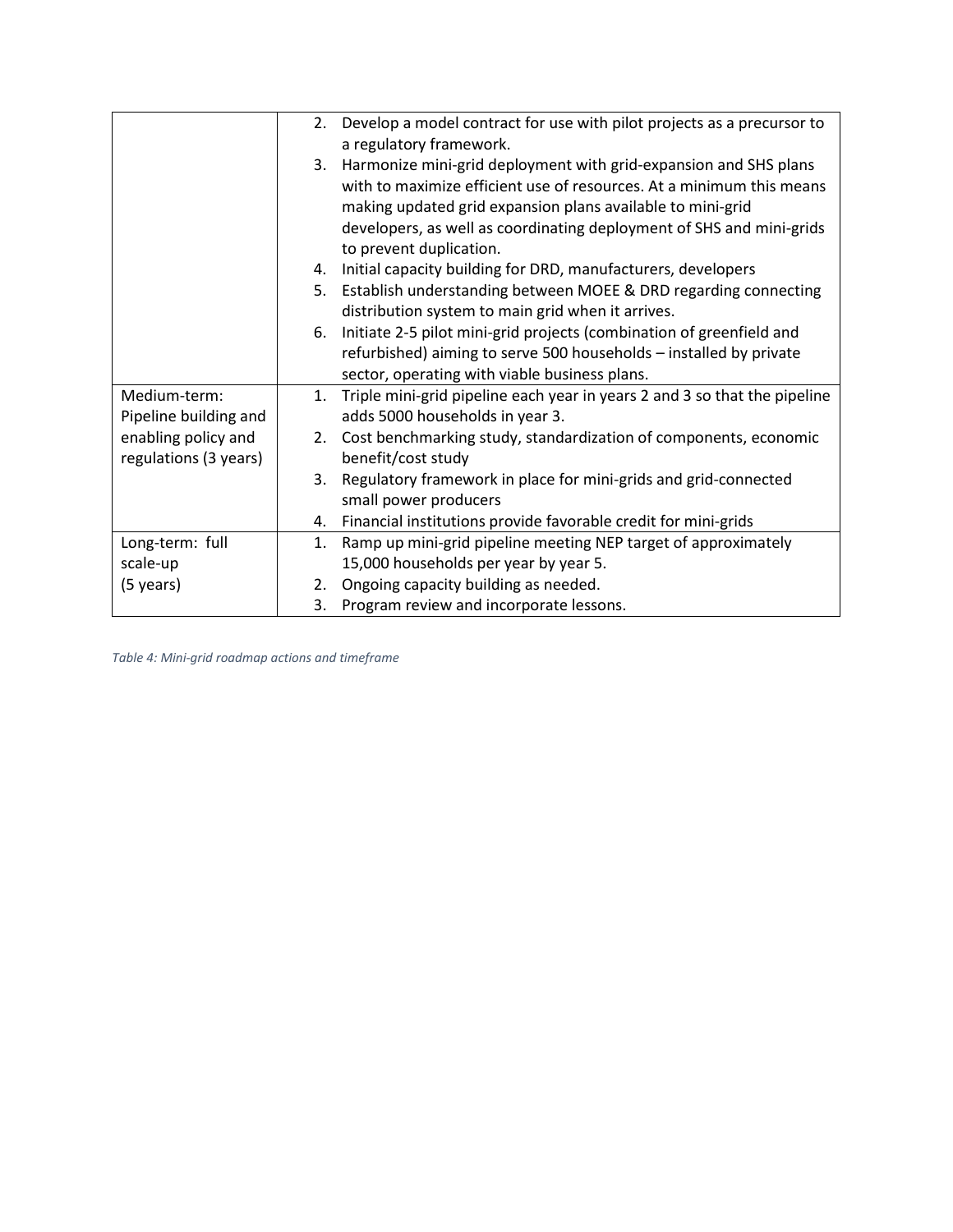|         | <b>Action</b>                                                                                                                                                | <b>Detail</b>                                                                                                                                                                                                                                                                                                                                                                                                                                                                                                                                                                                                   | <b>Timeframe</b>                                                                                                                                                                         |
|---------|--------------------------------------------------------------------------------------------------------------------------------------------------------------|-----------------------------------------------------------------------------------------------------------------------------------------------------------------------------------------------------------------------------------------------------------------------------------------------------------------------------------------------------------------------------------------------------------------------------------------------------------------------------------------------------------------------------------------------------------------------------------------------------------------|------------------------------------------------------------------------------------------------------------------------------------------------------------------------------------------|
| Pilots  | Work with developers<br>to pilot mini-grid<br>projects under NEP<br>procedures                                                                               | Solicit project proposals or expressions of<br>interest from developers. Provide<br>transaction advisory services to help<br>develop mini-grid proposals, connect<br>developers with firms that can conduct pre-<br>feasibility, feasibility and engineering<br>studies as needed.                                                                                                                                                                                                                                                                                                                              | Pipeline of 2 to 5<br>projects<br>(combination of<br>greenfield and<br>refurbished) with<br>plan to serve over<br>500 households in<br>first year, tripling<br>every year<br>thereafter. |
|         |                                                                                                                                                              | Studies are needed in order to fine-tune policy, planning and program design to better                                                                                                                                                                                                                                                                                                                                                                                                                                                                                                                          |                                                                                                                                                                                          |
|         | Map existing mini-grids<br>(hydro,<br>biomass/biogas, solar,<br>diesel) and create a<br>database of their<br>status.                                         | understand and respond effectively to the mini-grid situation in Myanmar<br>Database should be GIS-compatible so that<br>it can integrate with GIS datasets on<br>population centers, existing and future grid<br>expansion, hydrology and topography.<br>Include fuel type, power ratings, network<br>information, location, population served,<br>energy use patterns, technologies used,<br>investment and operations costs,<br>experiences, current state of operations,<br>electricity costs, nearness to the national<br>grid based on expansion plans, etc., as well<br>as renewable resource available. | 80 projects within 1<br>year, with ongoing<br>maintenance of<br>database required.                                                                                                       |
| Studies | Identify cost-effective<br>opportunities to<br>refurbish or upgrade<br>existing mini-grids to<br>improve efficiency,<br>reliability, and<br>economic return. | Likely candidates for upgrades include:<br>mini-grid distribution networks, in<br>many cases upgrading lines and<br>poles so they are consistent with<br>main-grid distribution standards<br>micro-hydro: turbines, generators,<br>and control systems<br>biomass: control systems, waste<br>$\bullet$<br>management systems<br>diesel: solar hybridization                                                                                                                                                                                                                                                     | Start within first 6<br>months, ongoing.                                                                                                                                                 |
|         | Create database of<br>promising sites for new<br>mini-grids                                                                                                  | Criteria to include: local renewable energy<br>resources, population distribution, loads,<br>willingness to pay, and distance/planned<br>arrival of the grid. Database should be GIS-<br>referenced.                                                                                                                                                                                                                                                                                                                                                                                                            | Start within first six<br>months with 100 sites<br>by end of year 1,<br>ongoing.                                                                                                         |
|         | Determine economic<br>costs and benefit of                                                                                                                   | Will help planners refine appropriate<br>subsidy levels, determine or refine criteria                                                                                                                                                                                                                                                                                                                                                                                                                                                                                                                           | By end of $2^{nd}$ year.                                                                                                                                                                 |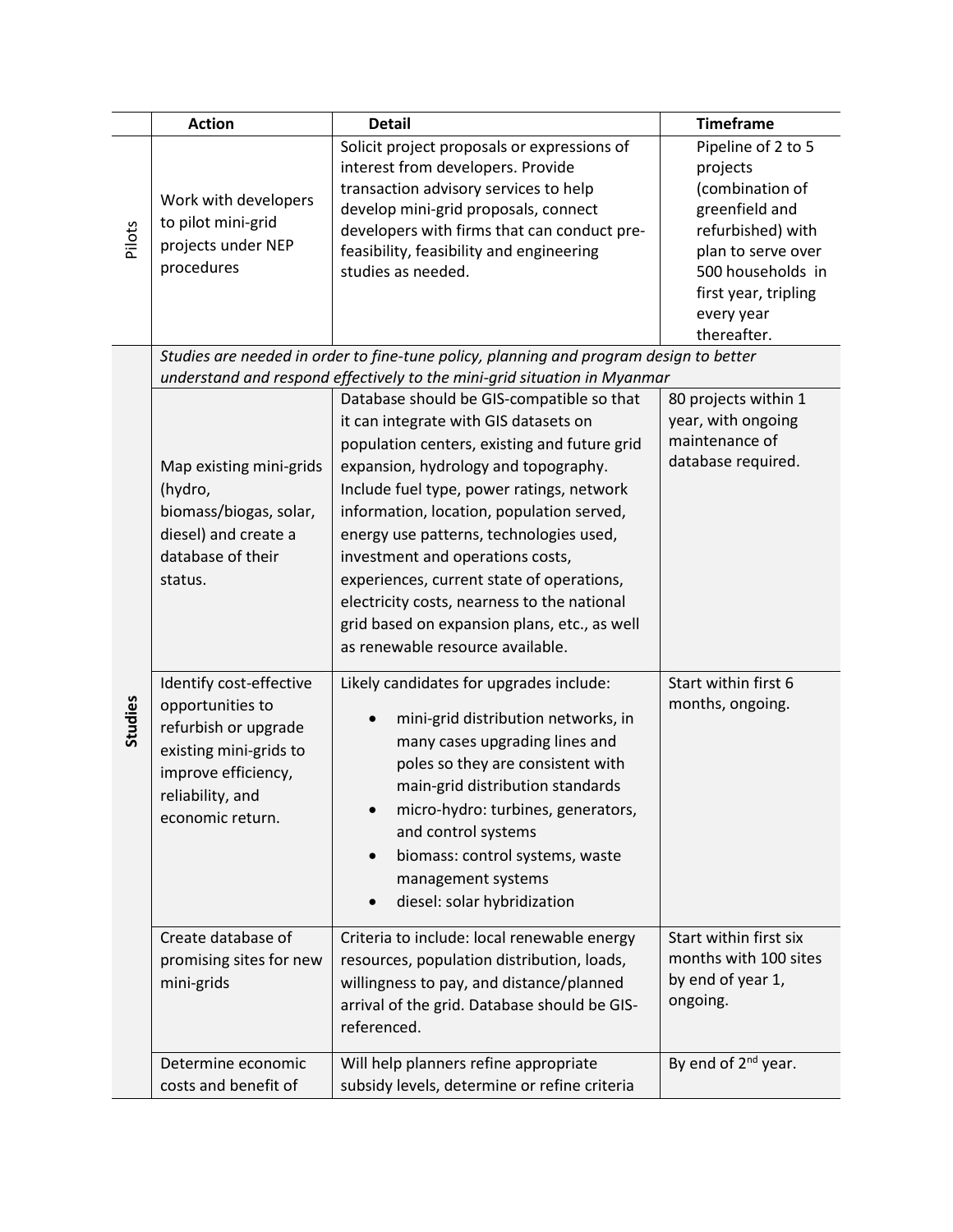|            | mini-grids compared to<br>other electrification<br>options<br>Conduct cost<br>benchmarking study<br>and pursue<br>standardization of<br>components to reduce<br>costs | for conditions under which villages merit<br>mini-grid support, and better understand<br>threshold conditions under which where<br>mini-grids are likely to be preferable to the<br>main grid.<br>Conduct a thorough engineering based<br>review of the manufacturing process<br>and costing of mini-grids to establish<br>cost benchmarks.<br>Benchmarking should be followed by<br>standardization of components where<br>possible as opposed to the high<br>degree of customization that prevails<br>today.                                                                                                                                                                                                                                                                                                                                                                                                                                                                   | Benchmarking study<br>within 1 year.<br><b>Standardization steps</b><br>within 3rd year. |
|------------|-----------------------------------------------------------------------------------------------------------------------------------------------------------------------|----------------------------------------------------------------------------------------------------------------------------------------------------------------------------------------------------------------------------------------------------------------------------------------------------------------------------------------------------------------------------------------------------------------------------------------------------------------------------------------------------------------------------------------------------------------------------------------------------------------------------------------------------------------------------------------------------------------------------------------------------------------------------------------------------------------------------------------------------------------------------------------------------------------------------------------------------------------------------------|------------------------------------------------------------------------------------------|
| Regulatory | apparatus is build that can address them.<br>Regulatory framework<br>"level 1"                                                                                        | Regulatory framework for mini-grids should proceed in a pragmatic fashion starting with easier<br>but important reforms and proceeding to more complicated arrangements as the regulatory<br>For hydropower mini-grids, initiate<br>$\bullet$<br>certificate/registration process by<br>local government authorities to<br>avoid conflict over sites and with<br>other water uses.<br>Ensure that if a mini-grid<br>$\bullet$<br>distribution network is built to main<br>grid standards, it can be used to<br>distribute electricity from ESE when<br>main grid arrives.<br>This need not require<br>$\circ$<br>existence of regulatory<br>authority, but can proceed<br>first as a policy<br>memorandum between<br>DRD and ESE with credible<br>plans to sanction it as a rule<br>under the yet-to-be formed<br>regulator.<br>An important precedent is<br>$\circ$<br>already set with ESE<br>allowing distribution<br>franchisees (small power<br>distributors) that purchase | Within 1 year                                                                            |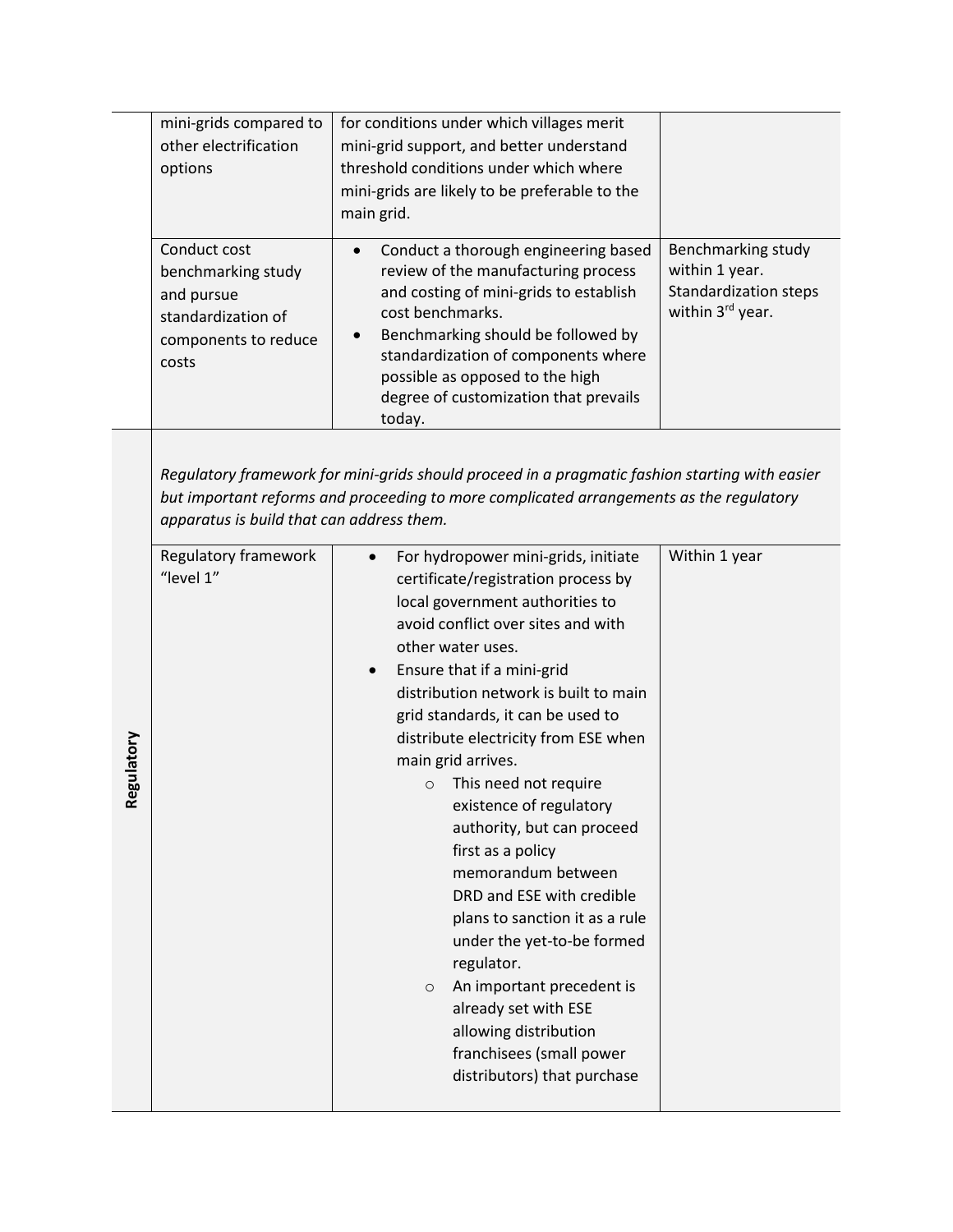|                                   | bulk power and resell at a<br>markup.<br>Business models should be<br>$\circ$<br>piloted that work through<br>the details of the transition<br>from mini-grid to small<br>power distributor.                                                                                                                                                                                                                                                                                                                   |                                                           |
|-----------------------------------|----------------------------------------------------------------------------------------------------------------------------------------------------------------------------------------------------------------------------------------------------------------------------------------------------------------------------------------------------------------------------------------------------------------------------------------------------------------------------------------------------------------|-----------------------------------------------------------|
|                                   | Licensing and tariff regulation including:<br>Licensing or registration procedures<br>$\bullet$<br>for isolated mini-grids;<br>Rules for retail tariff setting<br>$\bullet$<br>including conditions under which<br>tariffs are unregulated;<br>Rules that provide clear options for<br>$\bullet$<br>the mini-grid when the national grid<br>extends into the mini-grid's service<br>area;<br>Import tax deductions and income<br>tax holidays for qualified renewable<br>energy products.                      |                                                           |
|                                   | Quality control regulation (in coordination<br>with the MOI and MOE) including:<br>Development of mini-grid safety and<br>performance guidelines<br>Testing and certification process for<br>$\bullet$<br>manufacturers and developers.                                                                                                                                                                                                                                                                        |                                                           |
| Regulatory framework<br>"level 2" | Address interconnection of mini-grid<br>generators to sell electricity under feed-in<br>tariff arrangements to ESE.<br>Standardized rules for<br>$\bullet$<br>interconnecting small distributed<br>generation to the national grid;<br>Standardized feed-in tariffs for<br>$\bullet$<br>electricity sold back to the national<br>grid;<br>A standardized power purchase<br>$\bullet$<br>agreement (PPA); and<br>A mechanism for assurance of the<br>quality and reliability of electricity<br>from mini-grids. | Within 2 years of<br>formation of<br>regulatory authority |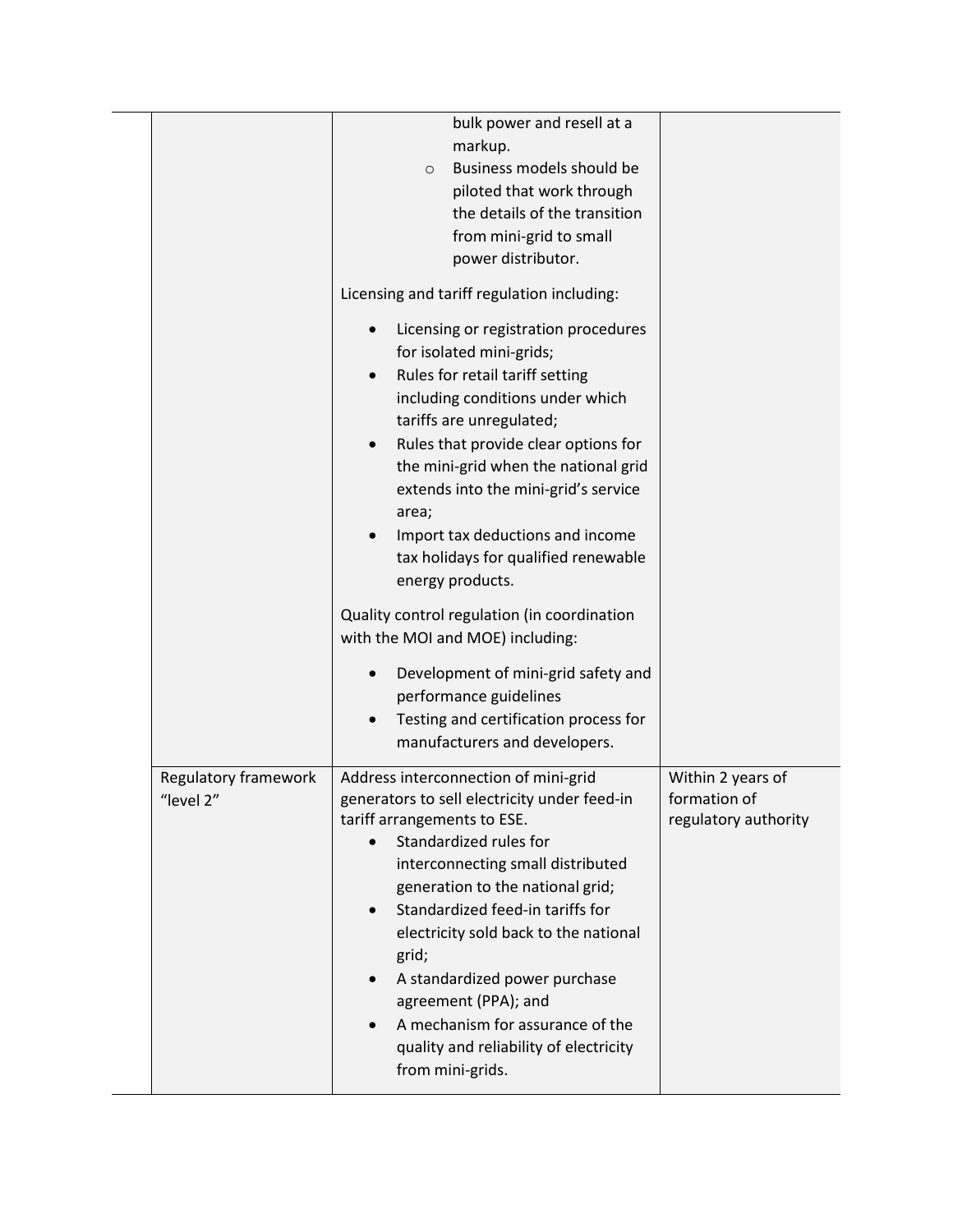| Capacity building is necessary to bridge the gaps between the technology, practices, skillsets,<br>and business models that have emerged in Myanmar during decades of isolation and best<br>international mini-grid practice. Capacity building needs to be targeted and lean. Much of it<br>should be conducted in 'learning by doing' opportunities shaped around developing a pipeline of<br>mini-grid projects in Myanmar. |                                                                                                                                                                                                                                                                                                                                                                                                                                                                                                                                                                                                                                                                                                                                                                                                                                                                                                                                                                                                                                                                   |                                                                                                                   |  |  |
|--------------------------------------------------------------------------------------------------------------------------------------------------------------------------------------------------------------------------------------------------------------------------------------------------------------------------------------------------------------------------------------------------------------------------------|-------------------------------------------------------------------------------------------------------------------------------------------------------------------------------------------------------------------------------------------------------------------------------------------------------------------------------------------------------------------------------------------------------------------------------------------------------------------------------------------------------------------------------------------------------------------------------------------------------------------------------------------------------------------------------------------------------------------------------------------------------------------------------------------------------------------------------------------------------------------------------------------------------------------------------------------------------------------------------------------------------------------------------------------------------------------|-------------------------------------------------------------------------------------------------------------------|--|--|
| Capacity building for<br><b>DRD</b>                                                                                                                                                                                                                                                                                                                                                                                            | The DRD has responsibilities to facilitate and<br>help fund mini-grid feasibility studies,<br>evaluate mini-grid project plans, and ensure<br>that capital subsides for mini-grids are well-<br>spent. MOEE and DRD staff at all levels from<br>union level to township level will benefit<br>from improved understanding of mini-grids.<br>Trainings are needed on:<br>Best practices in site selection, mini-<br>grid design and optimization,<br>costing, and financial/economic<br>analysis<br>Project evaluation and program<br>management<br>Mini-grid business planning<br>Technology; and<br>٠<br>Train-the-trainers training for mini-<br>grid governance and tariff setting.<br>Manufacturers and developers will be<br>engaged in detailed training on technology<br>(described below) and government officials<br>should facilitate and attend enough of these<br>trainings to understand the nature of the<br>challenges and the opportunities in various<br>technology approaches and business<br>models.<br>Manufacturers and developers are faced | Start within three<br>months and continue<br>throughout five year<br>NEP as necessary.<br>First training within 6 |  |  |
| Capacity building for<br>manufacturers and<br>developers                                                                                                                                                                                                                                                                                                                                                                       | with the task of rolling out high quality mini-<br>grids, and providing ongoing support to<br>operate these so they provide reliable,<br>affordable electricity. Towards this end,<br>capacity building is needed on:<br>Technology: micro-hydro turbine<br>design and manufacture, electronic<br>load controllers, inverters, batteries<br>Business management.                                                                                                                                                                                                                                                                                                                                                                                                                                                                                                                                                                                                                                                                                                  | months. Trainings<br>throughout 5-year NEP<br>project as necessary.                                               |  |  |

**Capacity Building Capacity Building**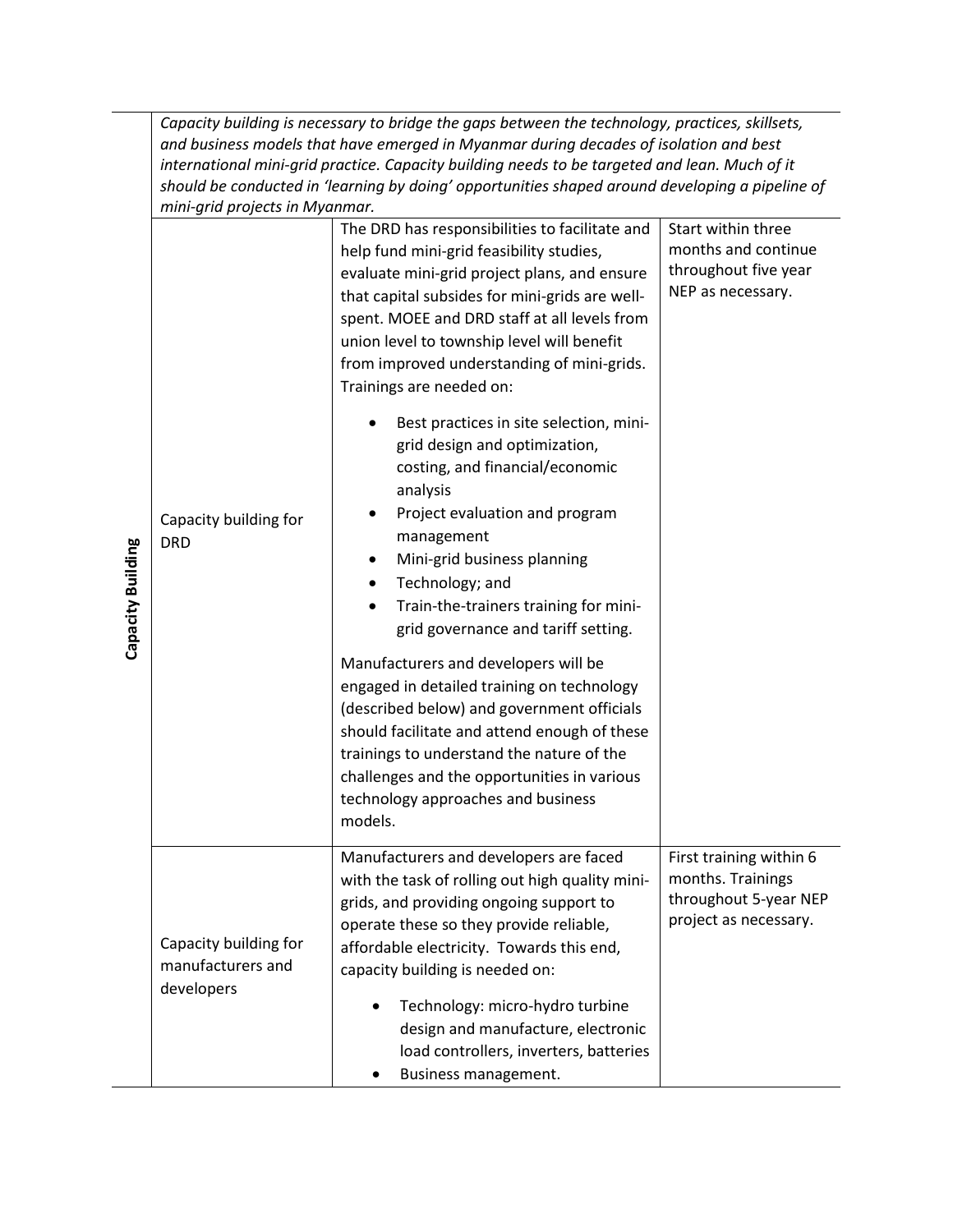|                       |                                                                                                                                                                                    | Manufacturing processes, supply<br>$\bullet$<br>chains, and business models.<br>Mini-grid optimization, site<br>assessment, equipment selection,<br>how to conduct detailed<br>engineering design, and installation.<br>Financial management to<br>understand how to take advantage<br>of new financial instruments and<br>arrangements as they become<br>available in Myanmar.<br>Transaction advisory services for 2-5 pilot<br>mini-grid projects in the first year, tripling<br>every years.                                    |                                                                                                                                                                                                            |
|-----------------------|------------------------------------------------------------------------------------------------------------------------------------------------------------------------------------|-------------------------------------------------------------------------------------------------------------------------------------------------------------------------------------------------------------------------------------------------------------------------------------------------------------------------------------------------------------------------------------------------------------------------------------------------------------------------------------------------------------------------------------|------------------------------------------------------------------------------------------------------------------------------------------------------------------------------------------------------------|
| pacity Building<br>ర్ | Capacity building for<br>village energy<br>committees and<br>private sector<br>operators                                                                                           | Trainings on:<br>Mini-grid governance<br>Record keeping (financial,<br>technical);<br>Tariff setting (such that revenues<br>are adequate to cover operating<br>costs including salaries, loan<br>payments, and repair and<br>maintenance).<br>Productive use technologies as<br>battery charging, dryers, computer<br>training centers, carpentry<br>equipment, agro-processing.<br>Training on operations,<br>maintenance, repair<br>Develop operator's manuals in<br>Burmese (one for each<br>hydropower, biomass, solar/diesel). | Trainings should occur<br>early on in each mini-<br>grid project's<br>engagement with<br>village.<br><b>O&amp;M</b> trainings<br>"learning by doing"<br>during construction<br>and after<br>commissioning. |
| Finance               | Provide line of<br>favorable credit to<br>commercial banks to<br>on-loan to mini-grids. If<br>commercial banks<br>cannot be brought<br>onboard, consider<br>alternative route with | In other developing countries, the World Bank or other development partners provide financing<br>packages (credit lines, guarantees, etc.) that allow commercial banks to provide long tenor low-<br>interest loans for mini-grids as well as trade financing to companies.<br>Step 1: identify areas in which banks need to<br>improve governance and performance in<br>order to meet eligibility requirements<br>Step 2: Work with banks to address<br>shortcomings.                                                              | Determined by pace of<br>banking reform. Target<br>within 2 years.                                                                                                                                         |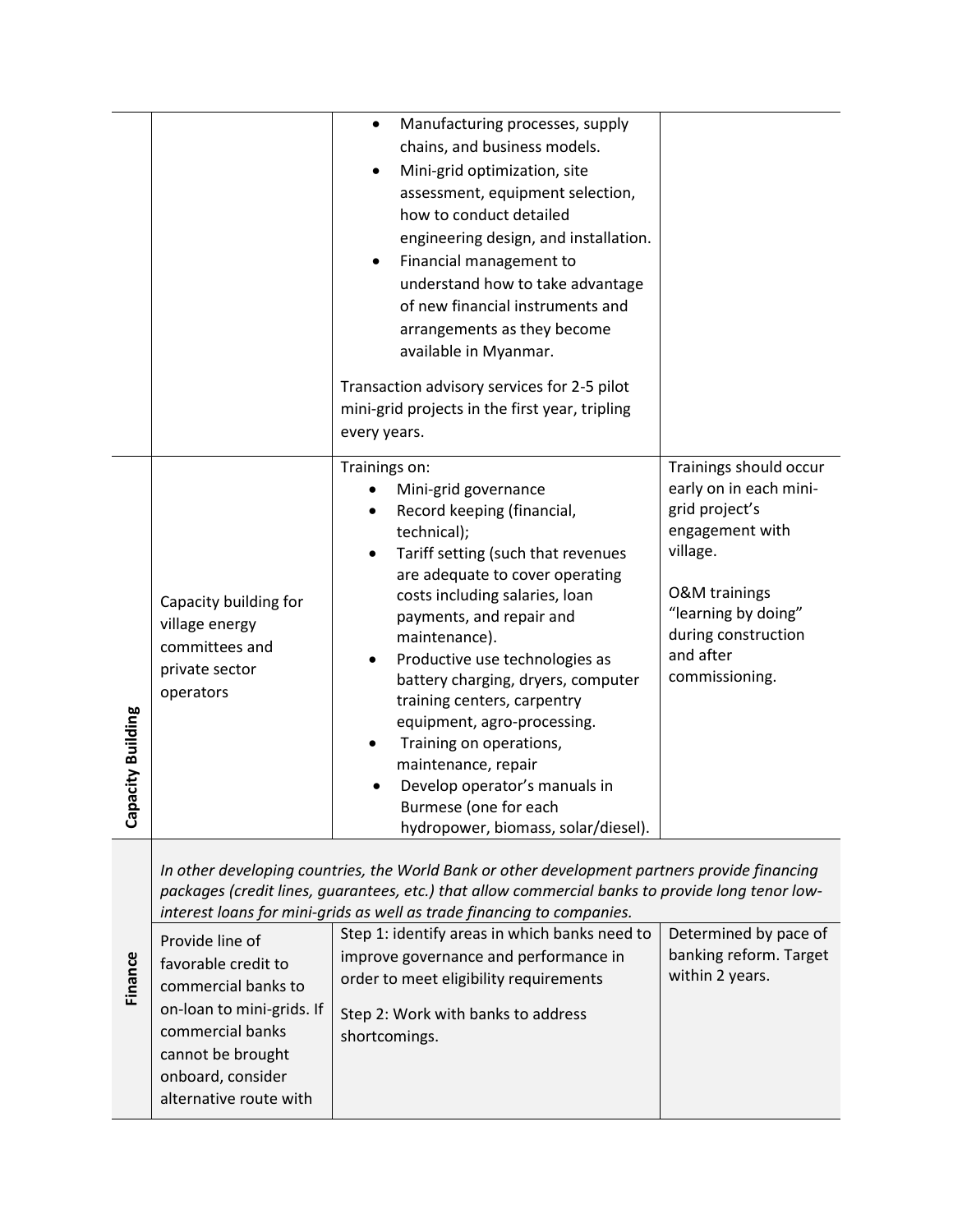| micro-credit                                                                              | Step 3: Ensure that eligible banks are                                                                                                                                                                                                                          |                                                                    |
|-------------------------------------------------------------------------------------------|-----------------------------------------------------------------------------------------------------------------------------------------------------------------------------------------------------------------------------------------------------------------|--------------------------------------------------------------------|
| institutions                                                                              | provided opportunity to participate in mini-                                                                                                                                                                                                                    |                                                                    |
|                                                                                           | grid finance.                                                                                                                                                                                                                                                   |                                                                    |
| Capacity building for<br>banks, investment<br>firms, and/or micro-<br>credit institutions | Trainings on mini-grid lending practices by<br>Sri Lanka banks or other experienced<br>financial institutions to evaluate the merits<br>and risks of mini-grid projects and to gain<br>experience with financial instruments<br>suitable for mini-grid lending. | Determined by pace of<br>banking reform. Target<br>within 2 years. |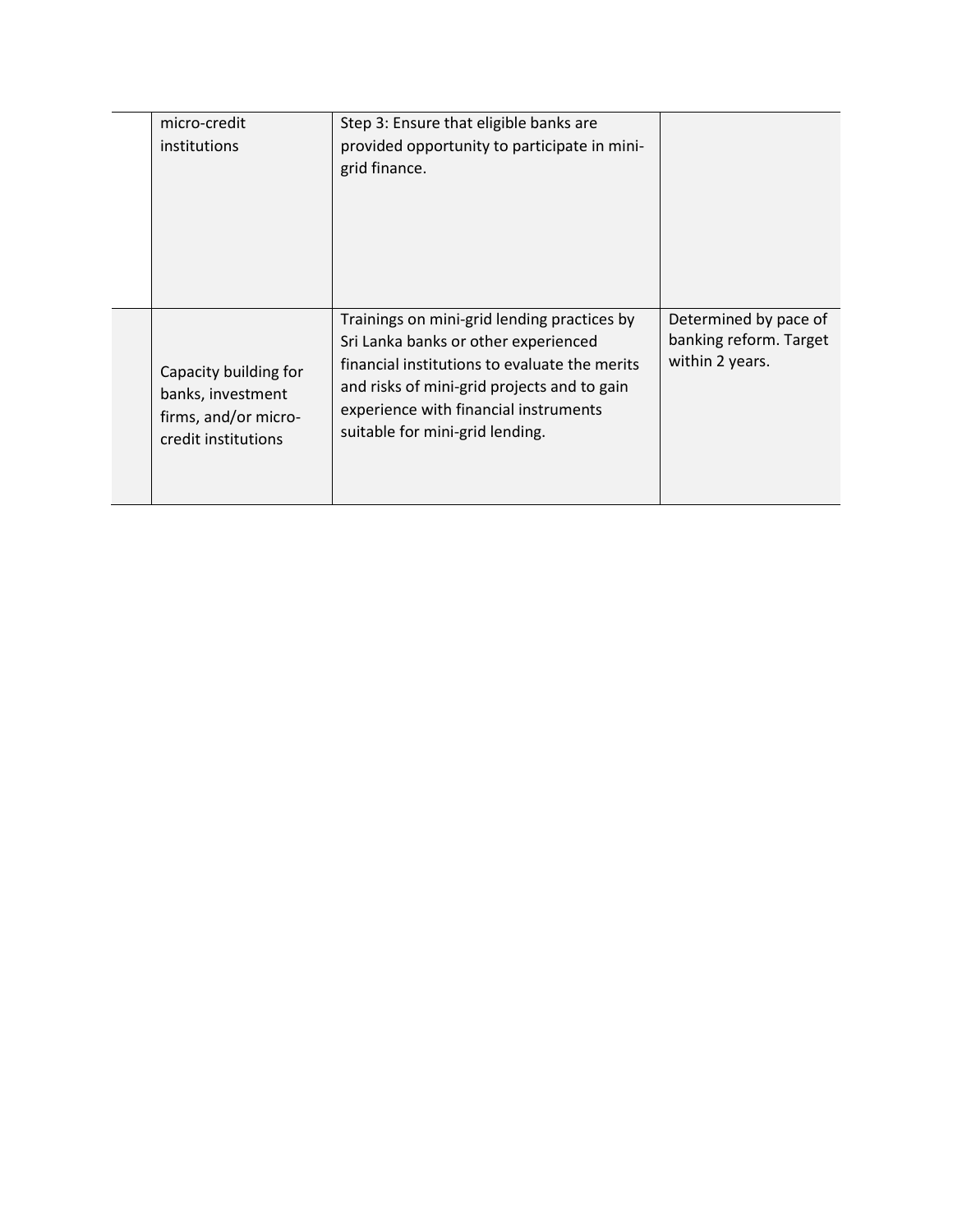## Endnotes

 $\overline{a}$ 

<sup>i</sup> World Bank, "Myanmar - National Electrification Project" (Washington, D.C: World Bank Group, 2015), http://documents.worldbank.org/curated/en/2015/09/24977068/myanmar-national-electrification-projec.

ii A simple consistency check comprises dividing the "number of households" (census data) by "number of villages" (DRD data) in each category to calculate an average number of electrified households per village in villages with micro-hydro or diesel generators. The answer -- 73 to 77 households – is a reasonable number in Myanmar context.

iii While sometimes individual houses have their own diesel or even hydropower generator, typically whole villages are not electrified by every house having its own household-scale hydropower or diesel generation. Diesel generator statistics in this table are for "off grid" only and do not include the common practice of commercial and larger residential main grid-utility customers keeping diesel generators as a backup source.

iv Based on observations from author's field visits to seven states/regions and discussions with Burmese who travel frequently to rural areas. See also, KWR, "Turning on the Lights: Integrated Energy and Rural Electrification Development in Myanmar: Comparative Cost and Technology Evaluation Relating to Rural Electrification," 2014.

<sup>v</sup> This paper uses an exchange rate of 1100 kyat per USD, consistent with rates mid-year 2015. Source:

http://www.xe.com/currencycharts/?from=USD&to=MMK&view=1Y

vi Pradeep Tharakan, "Off -Grid Renewable Energy Program in Myanmar," accessed November 8, 2015, https://energypedia.info/images/b/bf/WB\_NEP\_seminar\_ADB\_presentation\_Tharakan.pdf.

vii Personal communication, U Aung Myint, October 2015.

viii Ajith Kumara, "Off-Grid Hydropower Status of Myanmar" (The NEP Workshop on Off-Grid Electrification in Myanmar, Naypyitaw, Myanmar, January 28, 2015), https://energypedia.info/wiki/File:1-

4\_Myanmar\_offgrid\_2015-01\_Ajith\_Kumara\_Hydropower\_Status.pptx. Slide 30.

ixix One company alone, "Royal Htoo Linn Manufacturing Co., Ltd." installed over 733 units as of August 2015. Of these, 358 were used to power rice mills and 145 for village electrification.

<sup>x</sup> Royal Htoo Linn Manufacturing Co.,Ltd., "Biomass Gasification as Renewable Energy" (Yangon, Myanmar, August 4, 2015).

xi Sunlabob, "Sunlabob Renewable Energy Secures Myanmar Contract for 11 Solar Grids," *Eco-Business*, October 9, 2015, http://www.eco-business.com/press-releases/sunlabob-renewable-energy-secures-myanmar-contract-for-11-solar-grids/; ADB, "MYA: OFF-GRID RENEWABLE ENERGY DEMONSTRATION PROJECT Technical Assistance Concept Paper," November 2013, http://www.adb.org/sites/default/files/project-document/79567/47128-001 cp.pdf.

xii Columbia Earth Institute, "Myanmar National Electrification Plan (NEP): Least-Cost Geospatial Electrification Planning Results" (Columbia University, Earth Institute, Sustainable Engineering Lab, August 2014).

xiii Assuming busbar costs of 13 cents per kWh, USD 1200 cost per connection, 10% discount rate, and 20 year evaluation period.

xiv Ajith Kumara, "Report of Off-Grid Hydropower Assessment of Myanmar" (World Bank, January 2015), https://energypedia.info/images/3/3e/REVIEW\_REPORT\_OF\_OFF-GRID\_HYDRO\_POWER\_Jan\_23\_2015.pdf. xv Tomoyuki Yamashita et al., "Nepal - Scaling up Electricity Access through Mini and Micro Hydropower

Applications : A Strategic Stock-Taking and Developing a Future Roadmap" (The World Bank, January 1, 2015), http://documents.worldbank.org/curated/en/2015/09/25091913/nepal-scaling-up-electricity-access-throughmini-micro-hydropower-applications-strategic-stock-taking-developing-future-roadmap-vol-2-summary. The study uses an exchange rate of 96 NRS per USD.

xvi Capital costs as reported in Yamashita et al. The calculated per-household connection cost figure also draws on Yamashita et al.'s finding that micro-hydropower projects average 8 households per kW.

xvii Personal communication with Patrick Pawletko January 2016, based on tariffs reported by Myanmar's largest biomass gasification company Royal Htoo Linn Manufacturing Co. (RHL)

xviii 60 watt solar panel, 40 ampere-hour battery

xix Geospatial Masterplan, table 3, page 27.

<sup>xx</sup> Geospatial Masterplan, footnote 4, page 23.

<sup>xxi</sup> See, for example, the 2015 Powering Agriculture award winner "Solar Agro-Processing Power Stations" at <https://poweringag.org/innovators/solar-agro-processing-power-stations>